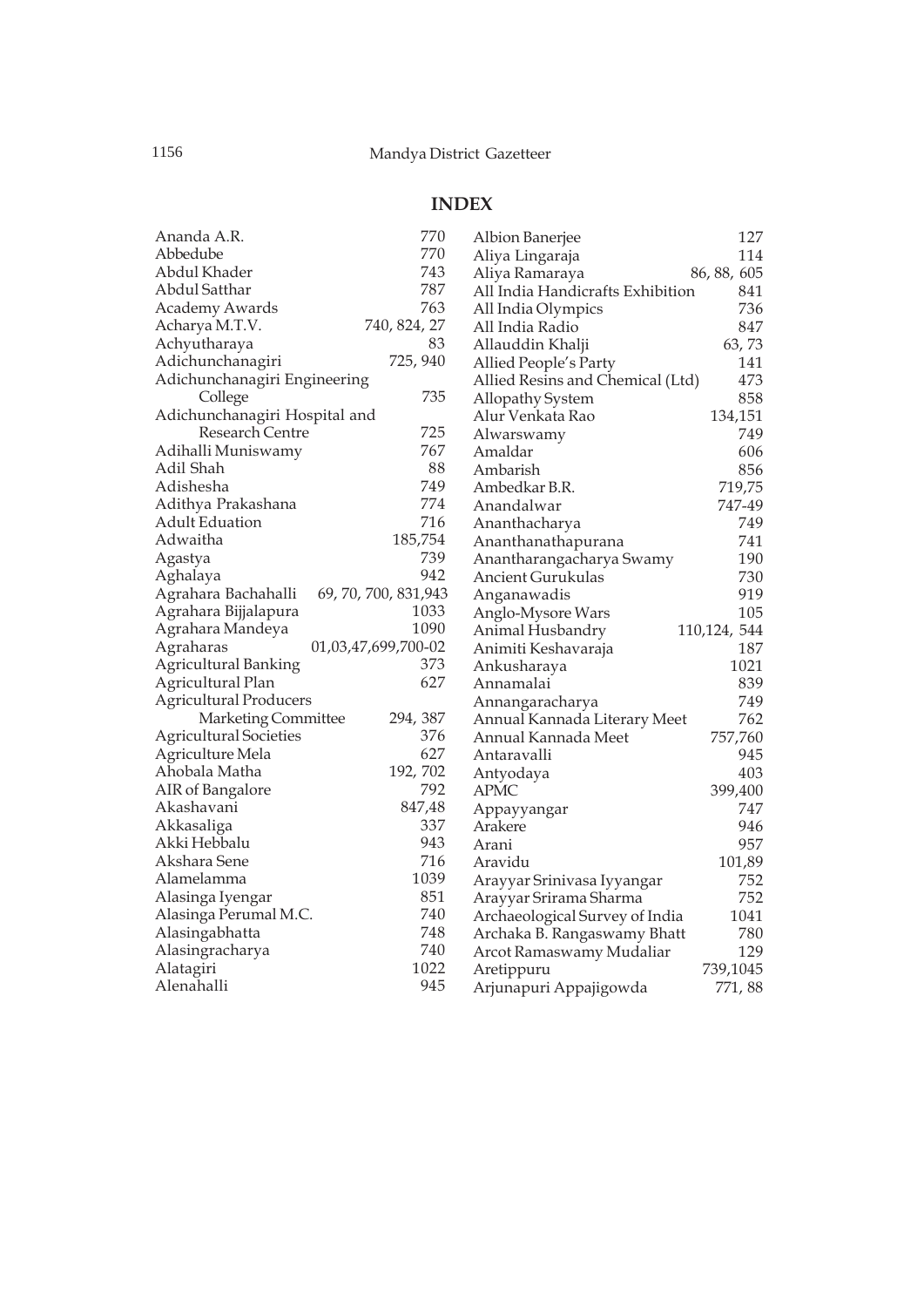| Arkeshwara temple                  | 829                 | Bankimchandra                  | 757          |
|------------------------------------|---------------------|--------------------------------|--------------|
| Arogyanidhi                        | 813                 | <b>Banking Industries</b>      | 362          |
| <b>Art Galleries</b>               | 826                 | Banni Habba                    | 223          |
| Art Products of India              | 841                 | Bara Baluthi                   | 557,605,     |
| Art School                         | 824                 | <b>Broadgauge Conversion</b>   | 457          |
| Arthasastra                        | 49                  | <b>Barry Close</b>             | 112          |
| Arthur Wellesley                   | 108                 | Basadis                        | 94,828,30,34 |
| Artifical Insemination             | 631                 | Basaralu                       | 186,948      |
| Aruvanahalli                       | 1047                | Basavanabetta                  | 1017         |
| Aryamba Pattabhi                   | 776,786             | Basavanna                      | 185-87       |
| Ashta Grama Sugar Works            | 292,453             | Basthigadde                    | 828          |
| Ashtagrama                         | 116,617             | Basthikote                     | 739          |
| Ashtangahridaya Samhithe           | 766                 | Basthipura                     | 830          |
| Asuri Ananadalwar                  | 750                 | Basti Hosakote                 | 951          |
| Aswath                             | 857                 | Basti Tippuru                  | 1045         |
| Aswathanarayana C.S.               | 853                 | Battle of Talikota             | 88           |
| Atakuru                            | 947                 | Bayalata                       | 789-90       |
| Athara Kachery                     | 119,616             | Beesu Kamsale Kunitha          | 734          |
| Audio Disability                   | 925                 | Belagola                       | 951          |
| Autorickshaws                      | 441,910             | Belakavadi                     | 953          |
| Avaneetha                          | 49,50               | Belakawadi Srinivasa Iyengar   | 844 - 45     |
| Ayagara System                     | 605                 | Belakawadi Varadaraja Iyengar  | 845          |
| Ayakattina Chavadi                 | 617                 | <b>Belgaum Congress</b>        | 134 - 35     |
| Ayurveda                           | 766,858             | <b>Bell Major Evans</b>        | 121          |
| Ayurvedic Medicine                 | 858                 | Bellur Mylarayya Srikantaiah   | 759          |
| <b>Baba Sett</b>                   | 1034                | Belluru                        | 954          |
| Babu Rao                           | 114                 | <b>Belluru Sisters</b>         | 845          |
| <b>Backward Classes</b>            | 127                 | Bendre                         | 759          |
| <b>Backward Classes Commission</b> | 912                 | Benki Bharate                  | 734 - 35     |
| Bagila Kandacharada Chavadi        | 617                 | Benne Chavadi                  | 617          |
| Bahina Chavadi                     | 617                 | Besagarahalli Ramanna          | 763,68,74    |
| Bailey Danjan                      | 818,1037            | Bhadra Water Reservoir Project | 129          |
| Balagangadharanatha Swamy          | 199,                | Bhagavanthike                  | 790          |
|                                    | 725                 | Bhagavatha                     | 700,40,44,   |
| Balamuri                           | 829,952             | Bhagavadgitha                  | 743          |
| Ballala                            | 62                  | Bhairapura                     | 961          |
| Ballala II                         | 67                  | Bhairava                       | 200,939      |
| Ballala III                        | 63,71,,72,73,74,830 | Bhairaveshwara Kavya           | 1026         |
| Bammoja                            | 834                 | Bhairaveswara Temple           | 199          |
| Bandaya Literary Organization      | 774                 | Bhakshi                        | 606          |
| <b>Bangalore Central Jail</b>      | 612                 | Bhakti Marga                   | 193          |
| <b>Bangalore City Corporation</b>  | 766                 | Bharachukki                    | 739          |
| Bangalore Doordarshan              | 851                 | Bharadwaja                     | 191          |
| Bangalore Gayana Samaja            | 848                 | Bharath Vikas Parishath        | 805          |
| <b>Bangalore University</b>        | 752                 | Bharatha                       | 743,46,851   |
|                                    |                     |                                |              |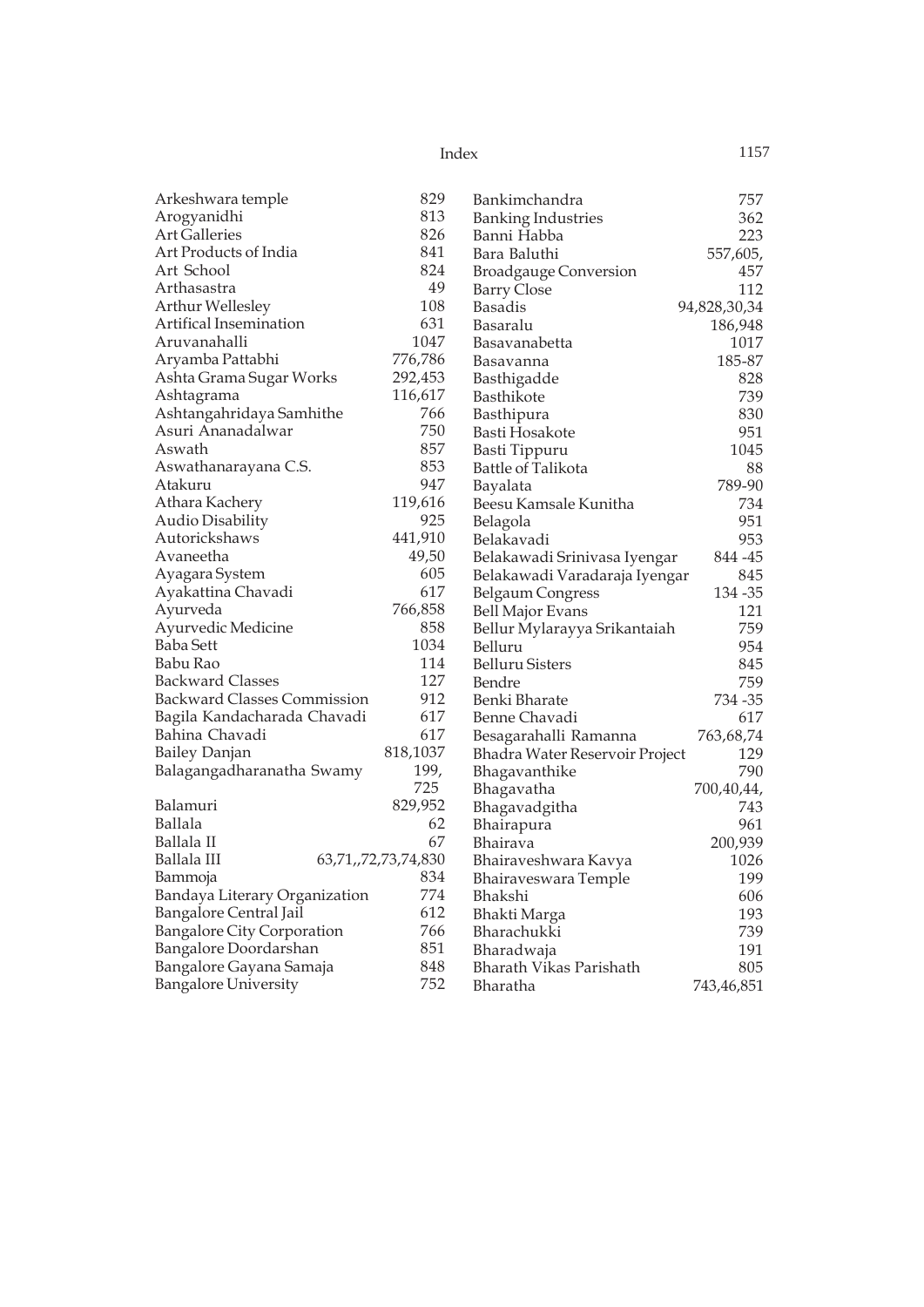| Bharathanathya                     | 50,844,          | Campbell                         | 121,816              |
|------------------------------------|------------------|----------------------------------|----------------------|
| <b>Bharathi College</b>            | 608,720          | Cantonment Camp                  | 1024                 |
| Bharathinanja                      | 740,43           | Captain A. Allan                 | 820                  |
| Bharatipura                        | 961              | Catholic Christians              | 839                  |
| Bharavi                            | 49,747           | Catholic Churches                | 227                  |
| Buchanan Francis Dr.               | 414, 15, 82, 813 | Cauvery                          | 90                   |
| Bheemeshwari                       | 1018             | Central Sahithya Academy         | 761-62               |
| Bindiganavile                      | 757,985,         | Ceylon                           | 846                  |
| Bhuvikrama                         | 50               | Chakrakola                       | 1021                 |
| Bhyravseswara Kala Sangha          | 804              | Chaluvayyangar                   | 854                  |
| Bijapur                            | 99,101,05        | Chamaraja II                     | 106                  |
| Bijjaniges                         | 211              | Chamaraja VII                    | 100                  |
| Bitti Deva                         | 190,743          | Chamaraja Wodeyar                | 97,817               |
| <b>Black Development Officer</b>   | 553              | Chamarajendra Art School         | 823, 824,            |
| <b>Black System</b>                | 138              |                                  | 839,839,40           |
| Bogadi                             | 962              | Chamarajendra Wodeyar X          | 121                  |
| <b>Black-Board Scheme</b>          | 640              | Chambai Vaidyanatha Bhagavathar  | 798                  |
| Bluff                              | 103              | Champu                           | 745,51               |
| Bombina Madu                       | 1025             | Chamrajendra Technical Institute | 823,                 |
| Bommuru Agrahara                   | 829              |                                  | 39,40                |
| Bonded Labour                      | 373              | Chamundeshwari                   | 223                  |
| Boppa                              | 835              | Chamundeshwari Sugar Factory     | 736,                 |
| Boppagowdanapura                   | 953              |                                  | 800                  |
| <b>Brahamapuris</b>                | 701              | Chanakya                         | 49                   |
| <b>Brahmanas</b>                   | 700,01           | Chandragiri                      | 88                   |
| Brahmarshi Panditha                | 186              | Chandrashekhar                   | 827                  |
| Brahmadeva Pillar                  | 833              | Chandrashekara Swamy             | 199                  |
| <b>Braille Equipment</b>           | 926              | Chandrashekharaiah K. S          | 376                  |
| <b>Braille Watches</b>             | 932              | Chandravana                      | 1044                 |
| <b>Branch Post Offices</b>         | 461              | Channakesava                     | 841,40               |
| <b>Brass Centre</b>                | 722              | Channapattana                    | 116,36,1019, 021     |
| Brass items                        | 473              | <b>Charity Boats</b>             | 459                  |
| Brindavan gardens                  | 128,218,459,996  | Chattamgere                      | 106,1030             |
| <b>British Commissioners</b>       | 452,559          | Chaturvedi Mangala               | 701                  |
| <b>British Imperialism</b>         | 109              | Chawki Silk Rearing Centres      | 340                  |
| British Post                       | 460              | Cheenya                          | 1035                 |
| <b>Bronze Centre</b>               | 841              | Cheluvanarayana                  | 190,733,740,838      |
| <b>Bronze Workers</b>              | 337              | <b>Chemicals and Fertilizers</b> | 634                  |
| Buddha                             | 832              | Chennai                          | 1023,105             |
| Buddhism                           | 832              | Chikkalale                       | 976                  |
| Bukka II                           | 77,76            | Chikka Arasinakere               | 968                  |
| <b>Bullock Carts</b>               | 397,446,73       | Chikka Bagilu                    | 962                  |
| <b>Bullock Carts Manufacturing</b> | 338              | Chikka Devaraja Wodeyar          | 75,100 103,          |
| Burra Kathe                        | 734,93           |                                  | 111,460, 8,616,740,  |
| Cable Operators                    | 468              |                                  | 44,47,48,85,843,852, |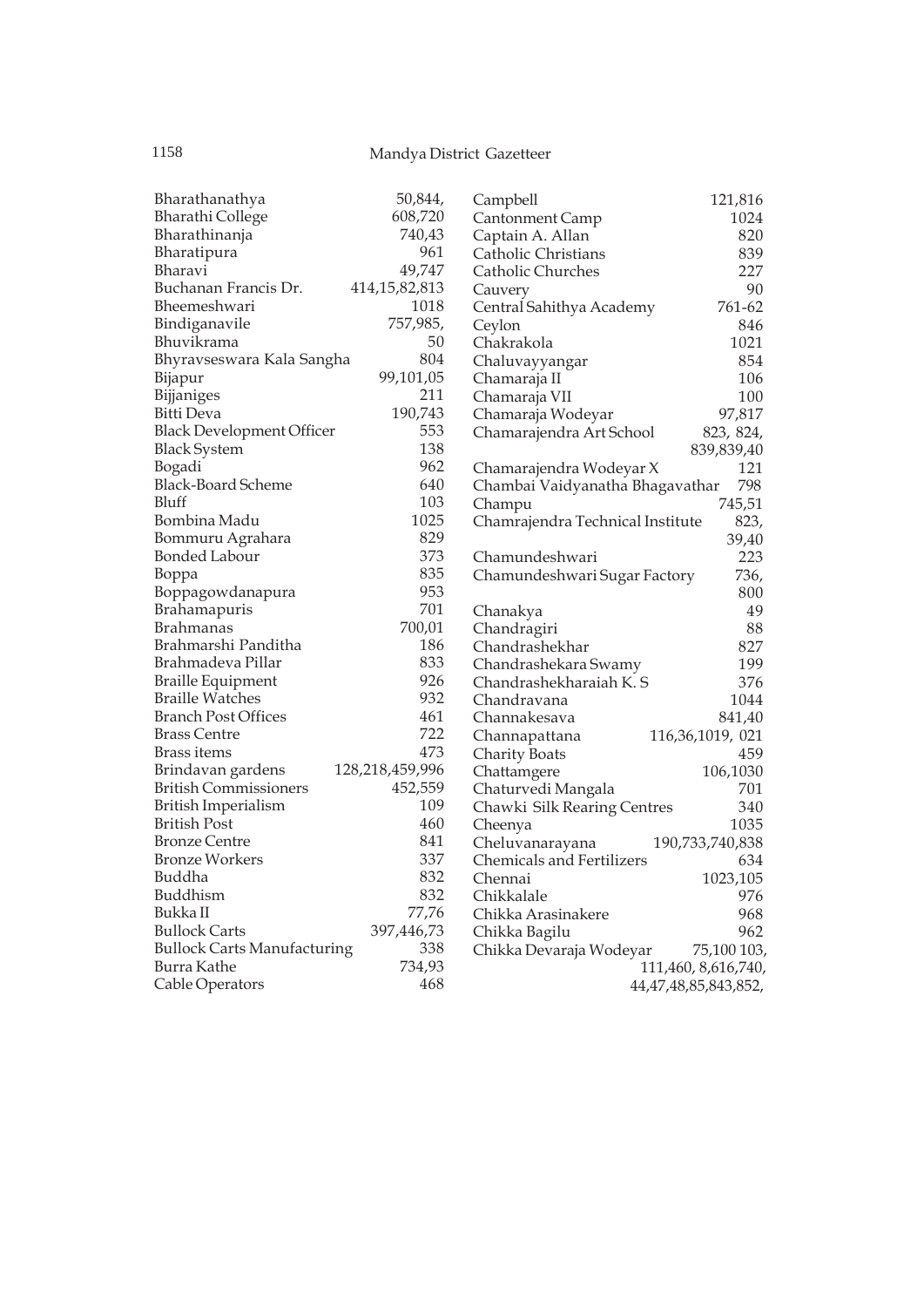| Index | 1159 |
|-------|------|
|       |      |

| Chikkagangavadi                 | 937                 | Co-operation Department       | 360                     |
|---------------------------------|---------------------|-------------------------------|-------------------------|
| Chikka Kalkuni                  | 987                 | Co-operative Movement         | 376                     |
| Chikkupadhyaya                  | 740,45              | Co-operative Socities         | 375                     |
| Child Labour                    | 633                 | Co-operative Sugar factory    | 362                     |
| Child Marriage                  | 632                 | Coorg                         | 106                     |
| Chinmayakavi                    | 746                 | Corn Wallis                   | 107,815,820             |
| Chinnacharya                    | 839                 | Credit Co-operative Societies | 384, 86                 |
| Chitrakala Mahaparishath        | 826                 | Crocodile                     | 1017,25                 |
| Chitrakala Mahavidyalaya        | 826                 | Crop Loan Scheme              | 382                     |
| Chitrakala Parishath            | 823                 | Cultivable Holding            | 570                     |
| Chalukyas of Badami             | 837                 | D.C.C. Bank                   | 806                     |
| Cholas                          | 829, 31, 33, 37, 40 | Dadaga                        | 963                     |
| Chola Rajaraja                  | 831                 | Dadigapadi                    | 938                     |
| Cholendra Chaturvedi Mangala    | 1009                | Dak Bungalows                 | 461                     |
| Chowdayya                       | 848                 | Dakshina Karnataka Janapada   | 781                     |
| Christian Community             | 838                 | Dakshinamoorthy               | 186                     |
| <b>Christian Missionaries</b>   | 99, 131, 700,       | Dalawai Nanjaraja             | 104,186                 |
|                                 | 747                 | Dalhousie                     | 816,817                 |
| Christianity                    | 747                 | Dalits                        | 613,751,68              |
| Christians                      | 839                 | Dalit Writers                 | 774                     |
| Chuchanagiri Jathra             | 200                 | Dalita Literature             | 774,75                  |
| Civil Disobedience Movement     | 141                 | Dalitha Bandaya Writer        | 775                     |
| Civil Rights Enforcement Act    | 612,13              | Dalitha Bandaya Movement      | 763                     |
| Clubs                           | 726                 | Dalitha Sangharsh Samithi     | 774                     |
| Coconut Coir                    | 626                 | Dalithavani                   | 810                     |
| Coconut Seedlings               | 629                 | Damodara Kutti Tambi Alasinga | 821                     |
| Coffee                          | 123                 | Dandakaranya                  | 739                     |
| Colin Mackenzie                 | 113,559             | Dandi March                   | 137,141                 |
| Colonel Munroe                  | 112                 | Dargah                        | 838,1032,35             |
| Colonel Barry Close             | 815                 | Dariyadaulath                 | 16, 17, 18, 19, 21, 38, |
| Colonel Bailey                  | 815                 |                               | 46, 815, 1040           |
| Colonel W. Mills                | 817                 | Dasara                        | 97                      |
| Colonel Wellesley               | 815,16,17           | Dasara Concerts               | 848                     |
| Colonel Wilks                   | 815,16              | Dasara Durbar                 | 453                     |
| Colonial and Indian Exhibition  | 839                 | Dasara Exhibition             | 823, 26, 39, 48         |
| Commercail Taxes                | 575,76              | Dasara Procession             | 823                     |
| <b>Commercial Banks</b>         | 363, 69             | Dasara Sports Meet            | 634                     |
| Company Administration          | 121                 | Dasavarma                     | 187                     |
| Compulsory Primary Education    | 706,                | Dasavathara                   | 855                     |
| Computers                       | 457,625             | Dasimayya                     | 187                     |
| Congress Party                  | 154                 | Dasoja                        | 835                     |
| Constitution of Town Panchayats | 656                 | Decadal Population            | 520                     |
| Consumer Formula                | 409                 | Decadal Urban Population      | 180                     |
|                                 | 373                 | Decadal Variation             | 169                     |
| Co-operation                    |                     |                               |                         |
| Co-operative Societies          | 377                 | Deccan Herald                 | 834                     |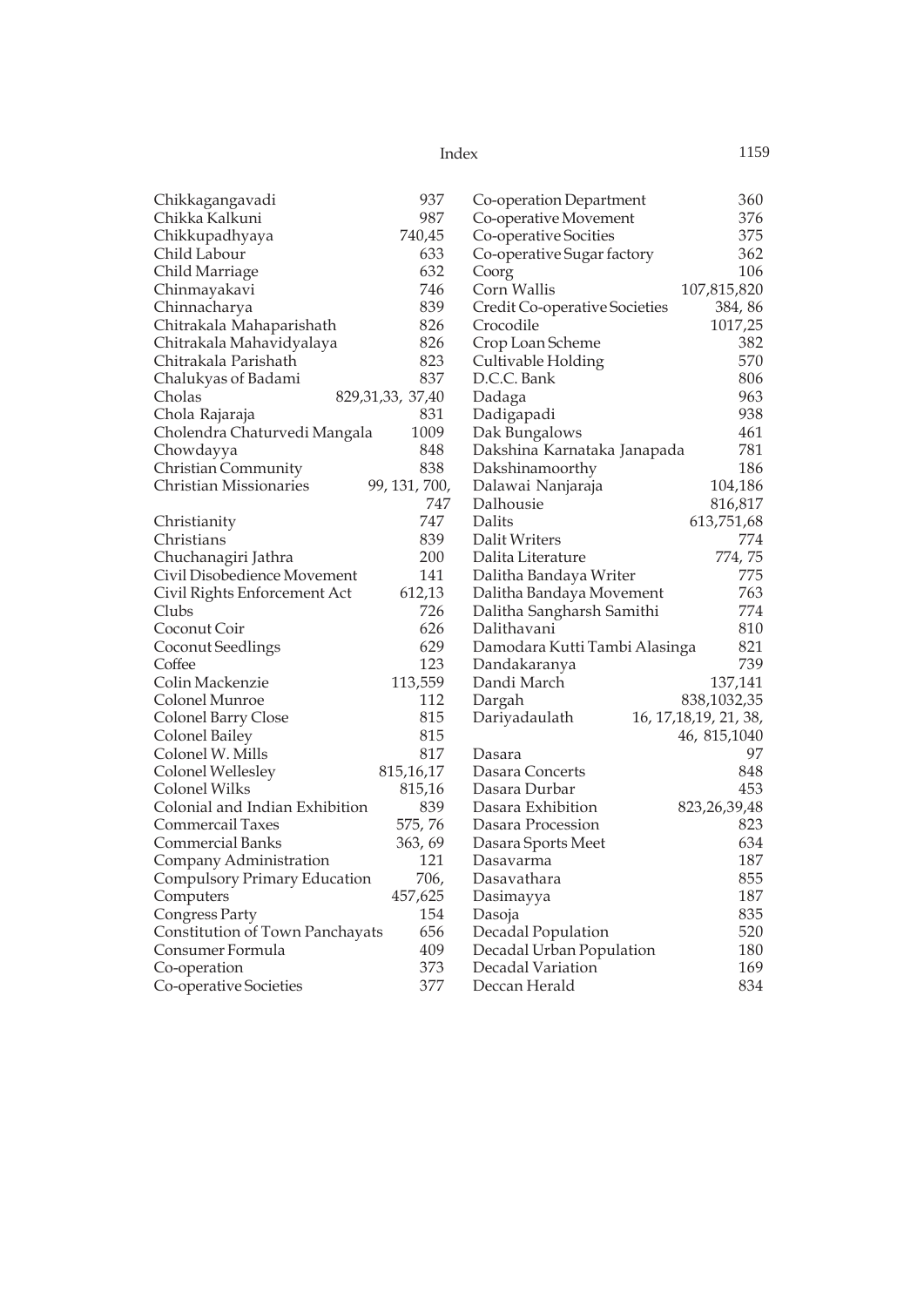| Deepavali                          | 223                    | <b>District Reserve Police</b>       | 632          |
|------------------------------------|------------------------|--------------------------------------|--------------|
| Delhi Kannada Sangha               | 846                    | District Armed Reserve Police        | 614          |
| Delhi Sultanate                    | 73,1012                | District Scientific Unit             | 632          |
| Demography                         | 861                    | District Sector                      | 627          |
| Deputy Amildars                    | 606                    | District Wireless Division           | 632          |
| Deputy Conservator                 | 619                    | Dittum Jamabandi                     | 553,66       |
| Deputy Tahsildar                   | 554                    | Divyasuri Charithe                   | 745          |
| Deshahalli G. Narayana             | 781                    | Diwan Syed Amir Ahamad               | 755          |
| Destitute Homes                    | 633                    | Dodda Arasinakere                    | 967          |
| Devalapura                         | 964                    | Dodda Devaraja Odeya                 | 99           |
| Devara Gudda                       | 188                    | Doddagadiganahalli                   | 968          |
| Devarahalli                        | 965,1089               | Dodda Jatka                          | 958          |
| Devaraja                           | 90                     | Doordarshan                          | 468, 847 848 |
| Devaraja Bahaddur Award            | 776,82                 | Double Dafter System                 | 111          |
| Devaraya II                        | 77,78                  | Dress                                | 219          |
| Devaraja Urs D.                    | 152                    | Driver License                       | 448          |
| Dewan                              | 114, 15, 31 21, 22,    | Dudda                                | 969          |
| 27, 29, 39, 55, 821, 996           |                        | Durvineetha                          | 47,49,50     |
| Dewan Purnaiaha                    | 133, 17, 433, 559, 818 | Dwaita                               | 185,731      |
| Dewan Rama Rao                     | 114                    | Dwidala Seeds Programme              | 627          |
| Dewan Venkataraja                  | 114                    | Earthen Pottery Industry             | 337          |
| Dhanaguru                          | 966                    | East India Company                   | 112,15,858   |
| Dhanushkoti                        | 1013                   | Easwarachar R.D.                     | 788          |
| Dhimsale                           | 939                    | <b>Education Centres</b>             | 699,702,17   |
| Dhobi                              | 605                    | <b>Education Committes</b>           | 713          |
| <b>DIET</b>                        | 709                    | <b>Education Department</b>          | 700,901      |
| Dindigal                           | 104                    | Edward VII                           | 839          |
| Dinka                              | 967                    | <b>Education Institutions</b>        | 729          |
| Distilleries                       | 291                    | Ekantada Ramaiah                     | 187          |
| District Boards                    | 439                    | Elections                            | 152          |
| District Central Co-operative Bank | 383                    | Emberumanar                          | 1011         |
| District Central Library           | 639                    | Emberumanar T.A.                     | 750          |
| District Civil Surgeons            | 859                    | <b>Employment Generation</b>         | 506          |
| District Commissioner              | 592                    | <b>English Classics for Canarese</b> | 757          |
| District Consumers Disputes Cell   | 410                    | English Geetagalu                    | 759          |
| District Crime Registration Office | 632                    | Entertainment Tax                    | 575,76       |
| District Forum                     | 409                    | <b>Engineering College</b>           | 735          |
| District Income                    | 484                    | Environmental Engineering            | 723          |
| District Industrial Centre         | 626                    | Escher Wyss and Co.                  | 301          |
| District Intelligence Services     | 632                    | Excise                               | 583          |
| District Jail                      | 611                    | Exhibition                           | 123,627      |
| District Khadi Gramodyog Office    | 627                    | Express Corridor Road                | 430          |
| District Level Sports Meet         | 634                    | Fair Price Shops                     | 402,03       |
| District Museum                    | 785                    | <b>Family Planning Programme</b>     | 890          |
| District Primary Education Plan    | 641                    | Fanam                                | 501          |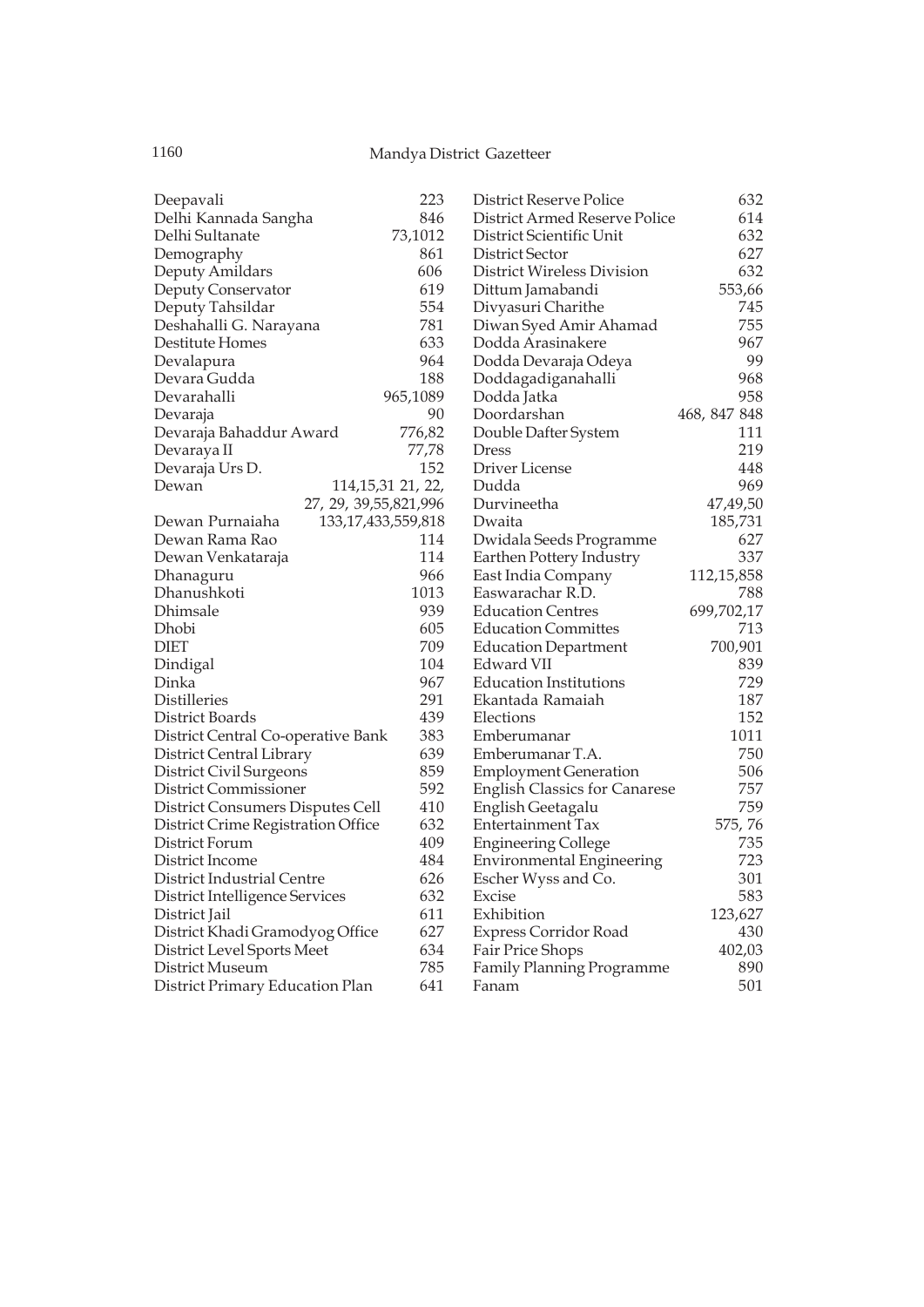| Faujdaris                        | 119                 | Ganjeefa                  | 825-26   |
|----------------------------------|---------------------|---------------------------|----------|
| Fazal Ali Committee              | 152                 | Garudachar B.N            | 767      |
| Festivals                        | 221,22              | Garudanagiri Nagesharao   | 796,854, |
| Filigree Work                    | 841                 | Garudi Gombe              | 734      |
| Financial Institutions           | 359,60,66,70        | Gautama Kshetra           | 828,1044 |
| <b>Finger Print Division</b>     | 632                 | Gejjalagere               | 317      |
| Finland                          | 781                 | Gejjekolata               | 794      |
| Five Year Plans                  | 427,705             | Gen. Harris               | 108      |
| Flag Satyagraha                  | 147                 | Gende Hosahalli           | 739,970  |
| Fodder development               | 631                 | <b>General Elections</b>  | 156      |
| <b>Folk Games</b>                | 732,33              | Ghorpade                  | 105      |
| Food and Civil Supplies          | 401                 | Girl Guides of Mysore     | 726      |
| Food Corporation Of India        | 401                 | Gold mining               | 122      |
| Food habits                      | 219,19              | Gombe Artist              | 791      |
| Football                         | 736                 | Gomberamas                | 791      |
| Foreign goods                    | 134                 | Gombeyata                 | 733      |
| <b>Forest Department</b>         | 589                 | Gondaligaru               | 783      |
| Formal Education                 | 705                 | Gopal M.H.                | 110      |
| Fourth and Fifth Five year Plans | 523                 | Gopalaswamy Iyer          | 136      |
| Fourth Anglo-Mysore war          | 109                 | Gopalaswamy M.V.          | 467      |
| Fouzi Aquebar                    | 806                 | Gorden J D                | 120      |
| Freedom fighters                 | 144                 | Gosayi Ghatta             | 1042     |
| French                           | 107,09              | Govenment Museum          | 741,831  |
| <b>French Artists</b>            | 819                 | Govermor of Madras        | 839      |
| French Rocks                     | 607                 | Government Financial Aid  | 626      |
| Furnitures                       | 220                 | Govinda Vydya             | 740,43   |
| G.P.O                            | 460                 | Govina Hadu               | 746      |
| Gadayuddha                       | 732,821             | Govindanahalli            | 970      |
| Gadduges                         | 199,821             | Govindaraja Ayyangar S.G. | 750      |
| Gadwal                           | 844                 | Gowdagere Sitharamasastry | 810      |
| Gaganachukki                     | 739,1032            | Graduates Association     | 813      |
| Gajarajagiri                     | 739                 | Gram Police Force         | 606      |
| Gamaka Kala Prishath             | 852                 | Gram Sahayaks             | 555      |
| Gampara Gumpu                    | 758                 | Grama Panchayat Libraries | 732      |
| Gangadhareshwara                 | 186                 | Gramadevathe Festival     | 733-34   |
| Gandhiji                         | 134, 36, 41, 48, 49 | Gubbi Comapany            | 797      |
| Gangas                           | 814, 28, 32, 1038   | Gubbi Veerana             | 854,55   |
| Ganga Ereyappa                   | 828                 | Gubbi Veeranna Award      | 800,55   |
| Ganga-Pallava                    | 831                 | Gundanna K.               | 787      |
| Ganga Period                     | 1010,1046           | Guddada Kunitha           | 734      |
| Ganga Shivamara II               | 828                 | Guides                    | 726      |
| Gangadhareshwara Temple          | 199                 | Gulige Honnu              | 1022     |
| Gangaraja                        | 835                 | Gumbaz                    | 743,1042 |
| Gangavadi                        | 937                 | Gummalapura               | 1021     |
| Ganjam                           | 355,736             | Gummanahalli              | 1024     |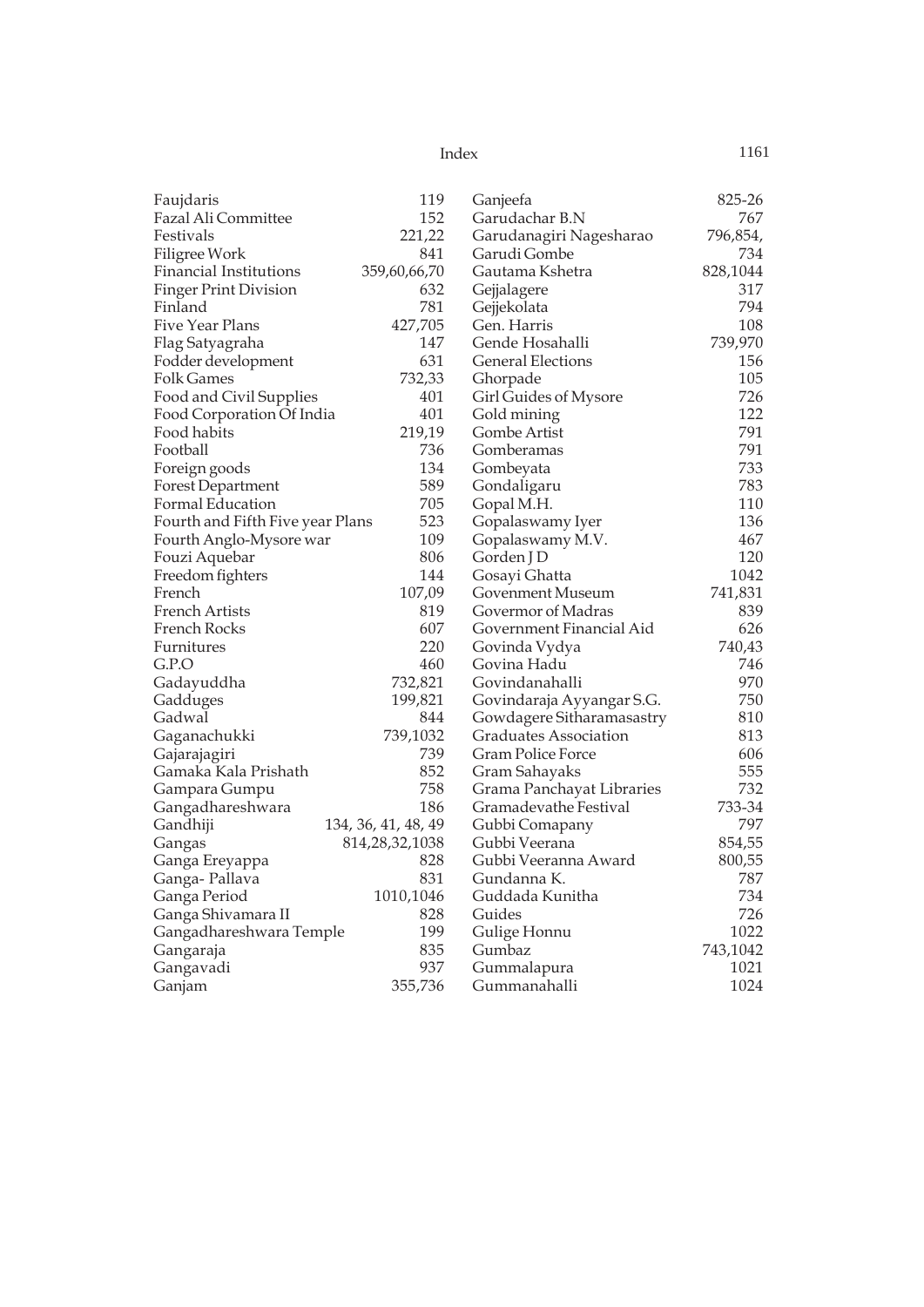| Gunadya                      | 49                   | Helavara Lakkayya           | 792                 |
|------------------------------|----------------------|-----------------------------|---------------------|
| Guzul                        | 216                  | Helavara Mela               | 734                 |
| <b>Gun Powder Rockets</b>    | 110                  | Hemagiri                    | 975                 |
| Gunda Andal                  | 187                  | Hemavathi                   | 739,812,995,1047    |
| Gurubhaktacharitha           | 771                  | Hemmanahalli                | 948                 |
| Gurudeva Lalithakala Academy | 850,                 | Hemmige                     | 972                 |
|                              | 51,53                | Hindu Manners and Customs   | 756                 |
| Gurukulas                    | 699,702-03           | Hindumatha Prakashika       | 806                 |
| Gurunanak Jayanthi           | 197                  | Hindustan Photo Films       | 320                 |
| Gururajadas A.L              | 853                  | Hirikalale                  | 976                 |
| Guttalu                      | 829                  | Hoblis                      | 113,606             |
| Hadibadeya Dharma            | 745,59,75,52         | Hockey                      | 737                 |
| Hadinadu                     | 90-92                | Hogaramma Cave              | 1012                |
| Haider-Tippu                 | 418,433              | Holalu                      | 837,1008            |
| Halage Nritya                | 734                  | Holenarasipur Chief         | 1032                |
| Halasangi                    | 779                  | Holi                        | 224                 |
| Hale Madapura                | 972                  | Home Rule                   | 131                 |
| Halebeed                     | 972                  | <b>Honey Rearing</b>        | 626                 |
| Hallegere                    | 1089                 | Honnammadevi                | 745                 |
| Hampi                        | 89                   | Honnappa Bhagavathar        | 855                 |
| Handicrafts Board            | 825                  | Honnaru                     | 811                 |
| Hanneradu Seragina Kunitha   | 734,                 | Honnavara                   | 986                 |
|                              | 35,89,34             | Honnenahalli                | 945,77              |
| Hanuma D.H.                  | 759                  | Horse Allowance             | 607                 |
| Hanuman                      | 185                  | Horticulture                | 122,629             |
| Hanumantha Nagar             | 973                  | Hosa Budanooru              | 977                 |
| Haradanahalli Matha          | 92                   | Hosa Holalu                 | 978                 |
| Haravu                       | 90,94,219,974        | Hosakote                    | 981                 |
| Haridasa Conference          | 776                  | Hotel Society               | 349,804             |
| Harihara                     | 77,186               | House Building Co-operative | 391                 |
| Hariharapura                 | 981                  | Howdah                      | 818                 |
| Harijana Sevaka Association  | 136,37               | Hoysalas                    | 702,815,32,1011,036 |
| Harijanabandhu               | 810                  | Hoysala Immadi Narasimha    | 741                 |
| Harikathes                   | 795,852, 53          | Hoysala Incriptions         | 829                 |
| Hariprasad Sastry            | 757                  | Hoysala Jinalaya            | 829                 |
| Harivarma                    | 49                   | Hoysala Nadu                | 93                  |
| Haridasa                     | 847                  | Hoysala Period              | 702,815             |
| Harohalli                    | 224                  | Hoysala Someshwara          | 741                 |
| Hasthagiri Mahathme          | 745                  | Hoysala Veeraballala II     | 830                 |
| Hattana                      | 959                  | Hoysala Vinayadithya        | 829,42              |
| Hayagrivamurthy              | 840                  | Hoysalachari                | 835                 |
| Hayavadana Rao C.            | 118, 19, 20, 755, 58 | <b>HUDCO</b>                | 315                 |
| Hazrat Syed Mardane Ghayab   | 1032                 | Hukum Name                  | 606                 |
| Hebberalu                    | 974                  | Huligere Ponnaiah           | 188                 |
| Helavanakatte                | 792                  | Hulikere                    | 225,982             |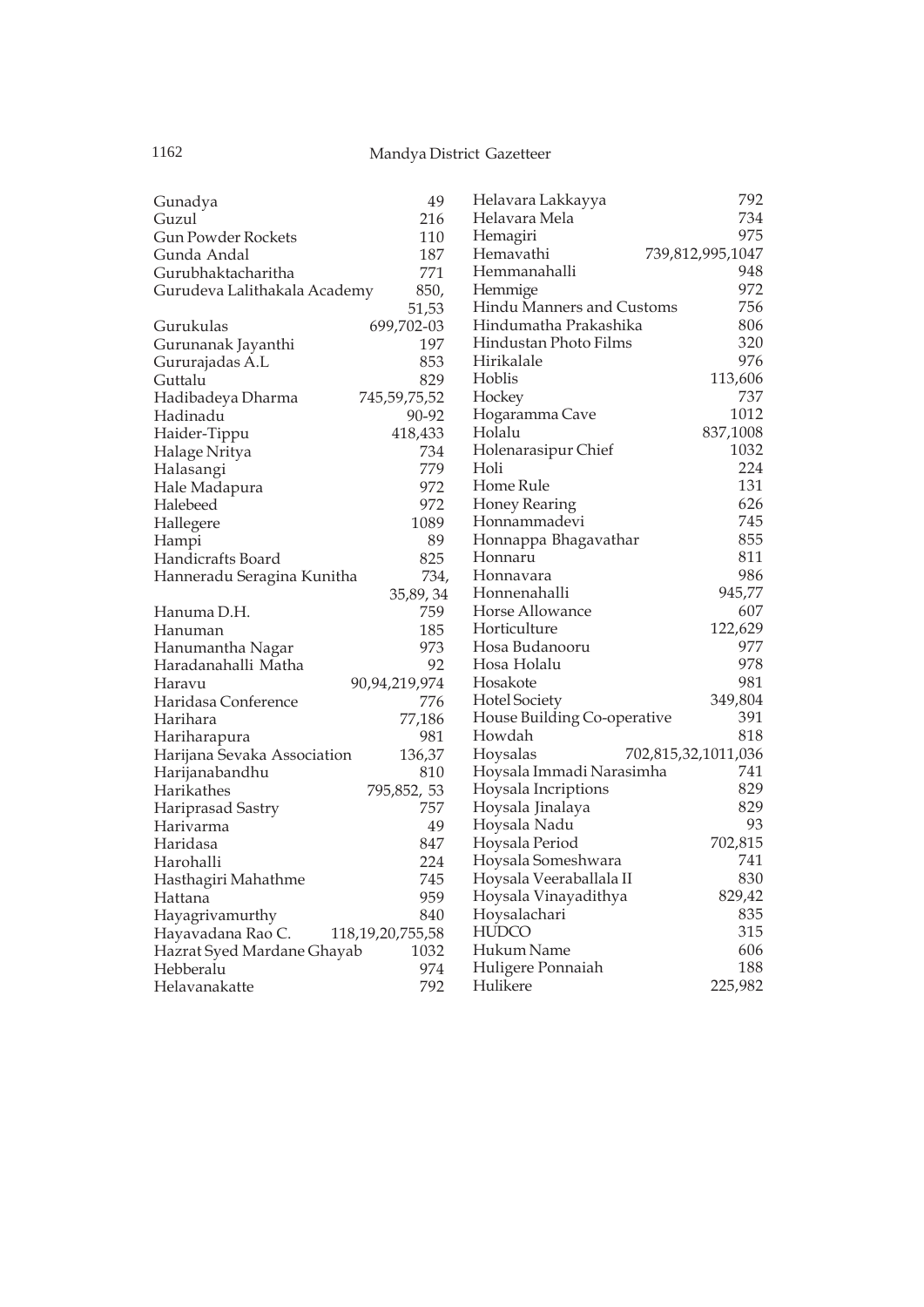| Hulivesha                             |                              | 733,34        | Jagadeva Dandanayaka            | 187          |
|---------------------------------------|------------------------------|---------------|---------------------------------|--------------|
| Human Distress                        |                              | 934           | Jagadevaraya                    | 97           |
| Human Resource Department             |                              | 18, 20, 23    | Jaggu Alwar Ayyangar            | 752          |
| Hiuen Tsang                           |                              | 412           | Jaggu Priyadarshini             | 777          |
| Huzur Jamabandy                       |                              | 553,66        | Jaggu Singararya                | 749          |
| Hyder Ali                             | 104 -107,94, 359, 460,558,   |               | Jagrutha Kesari                 | 809          |
|                                       | 712, 46, 48, 54, 55, 67, 78, |               | Jai Hind Yuvakara Sangha        | 804          |
|                                       | 815-18, 21, 38, 43           |               | Jail Bharo                      | 608          |
| Hyderanama                            |                              | 54,1039,746   | Jaimini Bharatha                | 770          |
| Hydro-Electric Power                  |                              | 129,293, 300, | Jaina Festivals                 | 225          |
|                                       |                              | 996,1031      | Jain Education Centres          | 699          |
| Ibn Batuta                            |                              | 73            | Jainism                         | 739,43,830   |
| Illiteracy                            |                              | 936           | Jalaluddin Khalji               | 73           |
| Immadi Krishnaraja Wodeyar            |                              | 843           | Jalianwalabagh tragedy          | 131          |
| <b>Immunisation Vaccination</b>       |                              | 889           | Jayalakshmi Nataka Mandali      | 799          |
| <b>Import and Exports</b>             |                              | 394,98        | Jamabandi                       | 565-66       |
| Inam                                  |                              | 605           | Jamadars                        | 606          |
| Inam Abolition Act                    |                              | 556           | Jamia Masjid                    | 838,1037     |
| Indian Hockey Federation              |                              | 737           | Jamanalal Bajaj Prize           | 776          |
| Indian Newspaper                      |                              | 712           | Janata Educational Institutions | 708          |
| Industrial Co-operative Banks         |                              | 344           | Jathras and Urus                | 228          |
| Industrial Co-operative Societies     |                              | 392           | Jatra                           | 139,228,1009 |
| Industrial Institute                  |                              | 841           | Jatti B.D.                      | 571          |
| <b>Industrial Training Institutes</b> |                              | 348           | Jayachamaraja Wodeyar           | 129,800      |
| <b>Industrial Workers</b>             |                              | 149           | Jayachandra M.A.                | 779          |
| <b>Industry or Service Fields</b>     |                              | 910           | Jayadevakavi                    | 843          |
| Infant Jesus Church                   |                              | 197           | Jayalalitha                     | 854          |
| Infrastructure Corridor Project       |                              | 428           | Jeegundi Pattana                | 983          |
| <b>Incentive Fund Programme</b>       |                              | 719           | Jeshtadevi                      | 49           |
| <b>Inspector General of Prisons</b>   |                              | 611           | Jesus                           | 839          |
| Institutional Households              |                              | 170           | Jirahalli Shankaragowda         | 763          |
| <b>Integrated Comprehensive Rural</b> |                              | 426           | Jodigrama                       | 605          |
|                                       | Development Programme        |               | Joint Stock Banking Company     | 361          |
| <b>International Women's Year</b>     |                              | 767           | <b>Justice Setlur</b>           | 132          |
| Irrigation                            |                              | 111           | K.S.R.T.C                       | 451          |
| Irwin Nala Agitation                  |                              | 608,761       | Krishnaswamy Ka. Ra.            | 779,81       |
| Irwin Canal Movement                  |                              | 137           | Kabbinada Chavadi               | 617          |
| Islam                                 |                              | 755           | Kabini Canal                    | 609          |
| Iyengar S.N.S.                        |                              | 826           | Kadakottanahalli                | 973          |
| Iyengar S.R.                          |                              | 823,27        | Kadamba                         | 739          |
| Iyer G.V.                             |                              | 855           | Kadugollas                      | 794          |
| J.J School of Arts                    |                              | 823           | Kala Mandira                    | 824,760,48   |
| J.S.S. Sangeetha Sabha                |                              | 846           | Kalabhairava                    | 760,941,825  |
| Jadeya Shankaradeva                   |                              | 187           | Kalale Nanjarajaiah             | 1037         |
| Jaffer Akthar Allabhaksh              |                              | 837           | Kalarathna Alasinga Prasasthi   | 853          |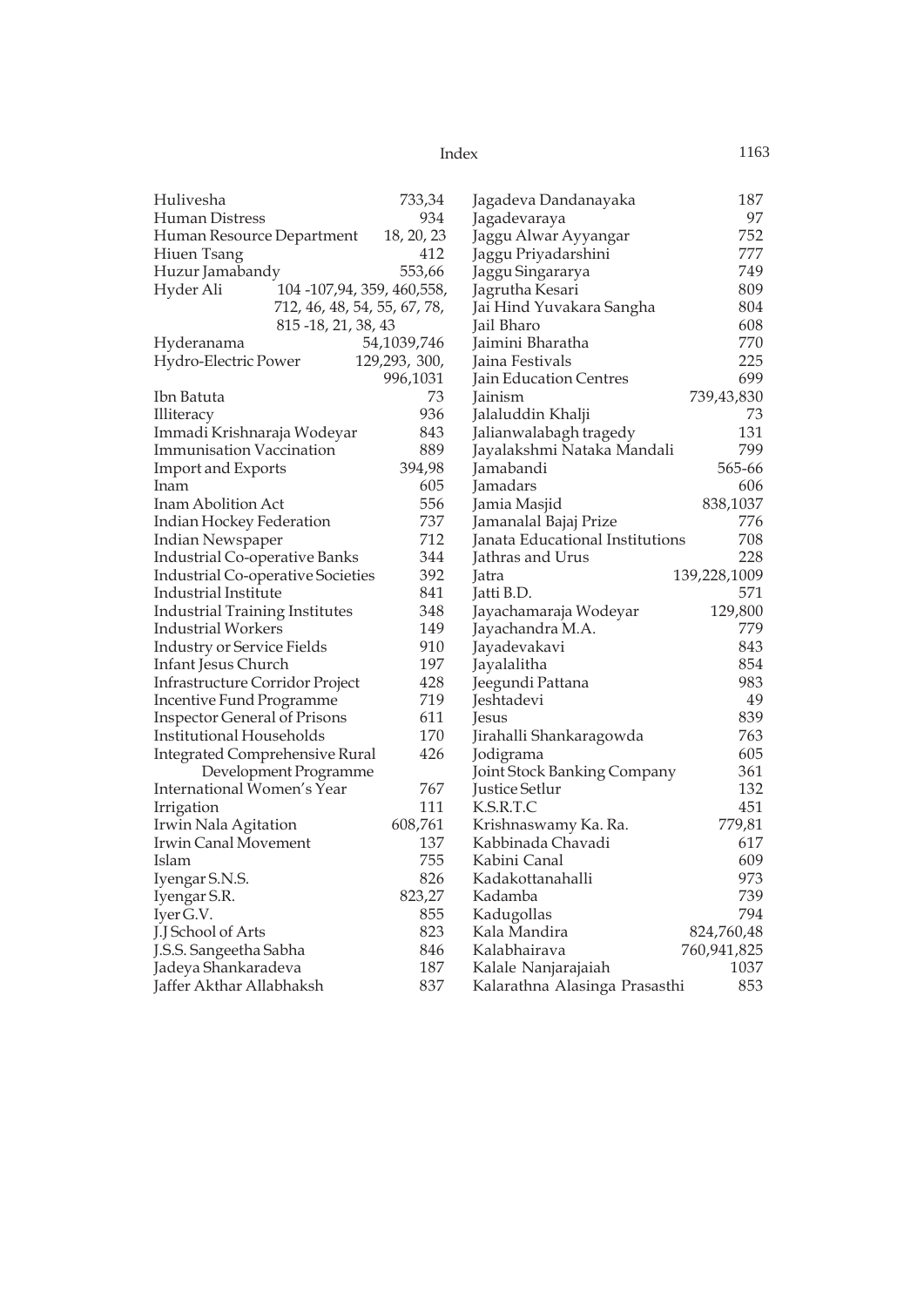| Kaliyuga Karna Fans Association | 809,13,14                                 |
|---------------------------------|-------------------------------------------|
| 856                             | Karnataka Patrika Academy                 |
| Kalkuni                         | 767, 75,                                  |
| 833,986,1019                    | Karnataka Rajyothsava Award               |
| Kallahalli<br>833               | 67,81,804                                 |
| Kamaladevi Chattopadhyaya       | 781,804                                   |
| 825,41                          | Karnataka Rajyothsava Prasasthi           |
| Kambada Thirumala               | Karnataka Sahithya Academy                |
| 1027                            | 761,65, 67,                               |
| Kambadahalli<br>699,739,983     | 69,76,80,81                               |
| 73                              | 845                                       |
| Kampila                         | Karnataka Sangeeetha Darpana              |
| 734                             | 473                                       |
| Kamsale Mela                    | Karnataka Scooters (Ltd)                  |
| Kanakadasa                      | 581                                       |
| 843                             | Karnataka Stamps                          |
| 832<br>Kanakagiri               | Karnataka State Financial Corporation 344 |
| 769                             | 843                                       |
| Kannada Adhyayana Samsthe       | Kathachuri Nanjarajayya                   |
| 805                             | 332                                       |
| Kannada Kalasangha              | Khadi                                     |
| 744,58                          | 652                                       |
| Kannada Kavicharithe            | Karnataka Village Panchayats              |
| 773                             | 964                                       |
| Kannada Literature              | Kasalagere                                |
| 760                             | Kasim Khan                                |
| Kannada Nudi                    | 99                                        |
| 778                             | 49,123                                    |
| Kannada Pandiths                | Kautilya                                  |
| Kannada Prabha                  | 739                                       |
| 813                             | Kaveri                                    |
| Kannada Sahithya Parishath      | Kaveri Open Air Theatre                   |
| 760, 62, 63,                    | 614                                       |
| 66,70, 77,84,85,802,            | Keelu Kudure Kunitha<br>734               |
| 804                             | 853                                       |
| Kannada Sangha                  | Keerthanakaras                            |
| Kannambadi                      | Kikkeri                                   |
| 418, 812, 28, 29, 32, 33,       | 186,357,992                               |
| 997,1000                        | Keladi<br>105                             |
| Kannambadi Dam                  | 988                                       |
| 130,459                         | Kelagere                                  |
| 828                             | 116                                       |
| Kanneswara Temple               | Kempunarayana                             |
| Kanteerava Narasaraja           | Ken School of Art                         |
| 98, 99, 102, 743,               | 823                                       |
| 834, 43, 51, 1025, 040          | 147<br>Kengal Hanumanthaiah               |
| 127                             | Keragodu                                  |
| Kantharaja Urs                  | 1089                                      |
| 702                             | Kere Tonnuru                              |
| Kapanahalli Gavimatha           | 989,1012, 029, 044                        |
| 790,1044                        | 851                                       |
| Karibantanakalaga               | Keshavamurthy H.R.                        |
| 739,987                         | 113                                       |
| Karighatta                      | Keshavamurthy B R. Dr.                    |
| 844                             | 187,767                                   |
| Karigiriraya                    | Keshiraja                                 |
| Karikalachola                   | KGID                                      |
| 187                             | 371                                       |
| 1034                            | 734                                       |
| Karikallu                       | Khadga Kunitha                            |
| 766                             | 131,37                                    |
| Karimuddin                      | Khadi Industries                          |
| 1035                            | Khadi Movement                            |
| Karivaradarajapura              | 137                                       |
| Karnataka Chitrakalavidara      | Khadri Shamanna                           |
| 824                             | 813                                       |
| Sangha                          | 214<br>Khaji                              |
|                                 | Khande Rao<br>104                         |
| Karnataka Congress Conference   | Khilledar                                 |
| 134                             | 606                                       |
| Karnataka Electricity Board     | 474                                       |
| 586                             | Kilara Electricity Project                |
| 737                             | 791                                       |
| Karnataka Hockey Association    | Killekyatha                               |
| 780, 81, 83, 88, 93             | 773                                       |
| Karnataka Janapada              | Kirana Sahithya Sangha                    |
| Karnataka Municipality Act      | 433                                       |
| 483                             | Kirangur                                  |
| Karnataka Nataka Academy        | 49,747                                    |
| 800,02,04                       | Kiratharjuneeya                           |
| 737                             | 110,11,817,53                             |
| Karnataka Olympic Association   | Kirmani                                   |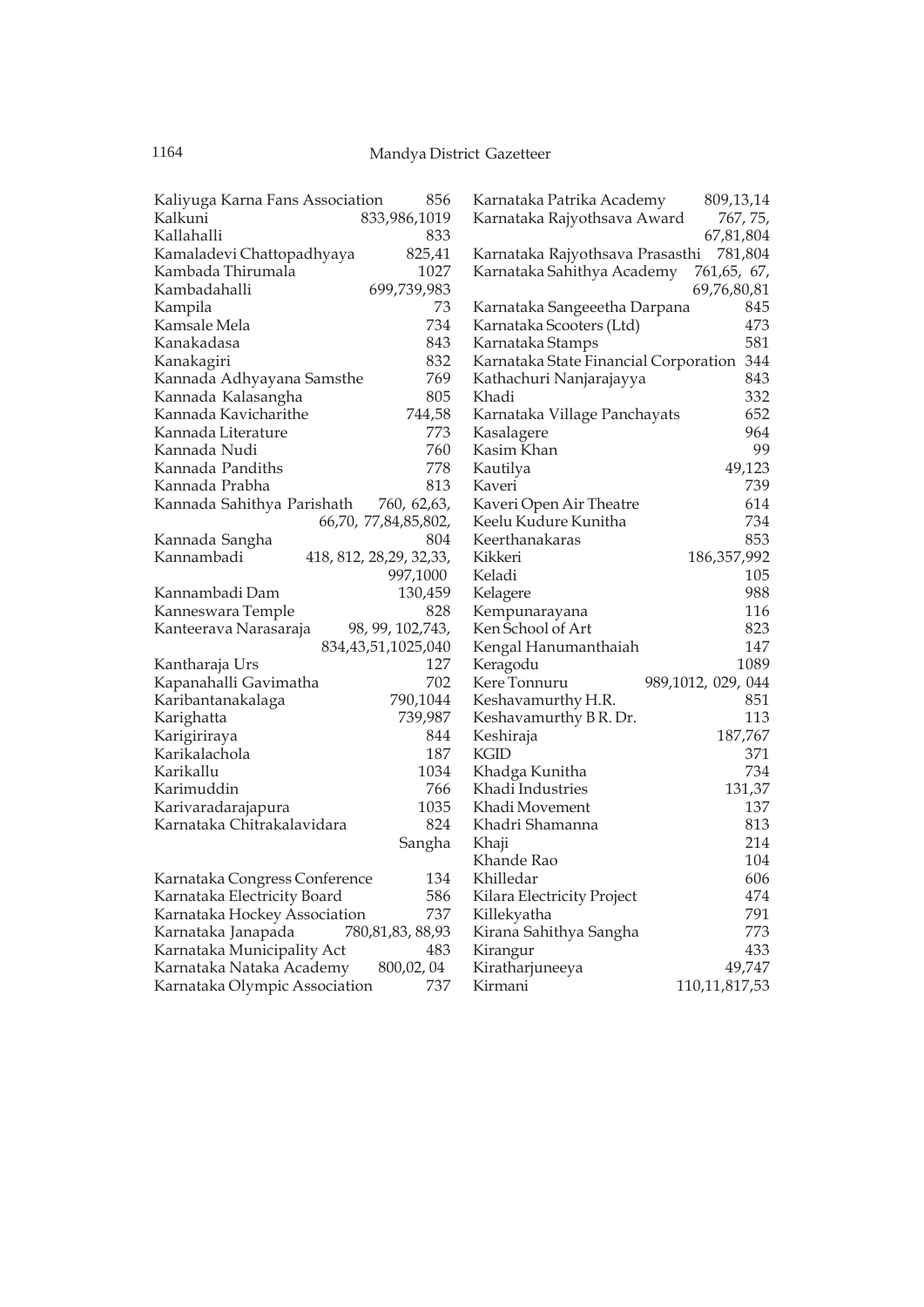| 188<br>50<br>Kirtanas<br>Kuvalalapura<br>853<br>759<br>Kitti Bhagavathar<br>Kuvempu<br>796<br>Kuvempu Auditorium<br>785<br>Kodiyala<br>959<br>805<br>Kokkare Bellur<br>Kuvempu Havyasi Kalasangha<br>769<br>Kolar Gold Fields<br>123,48,300<br>Kuvempu Literary Award<br>Kolata<br>733, 35, 94, 95<br>Kuvempu Open Air Theatre<br>806<br>733<br>769<br>Koli-Kalaga<br>Kuvempu Sahithya Loka<br>1028<br>Kommerahalli<br>Kuvempu Vidyavardhaka Trust<br>769<br>457<br>Lady of Health Church<br>197<br>Konkan Railways<br>187<br>752,56<br>Konkaneshwara<br>Lakshmitatachar M.A Dr.<br>782,83<br>1001<br>Konthipuje<br>Lalanakere<br>1046<br>1042<br>Koolagere<br>Lalbagh Palace<br>700<br>Koolimathas<br>Lalithakala Academy<br>818, 23, 27, 40,<br>795<br>Koravanji Kolata<br>25, 26,44<br>713<br>Kothari Education Committee<br>573<br>Land Reforms Appellate<br>1029<br>567<br>Kottatti<br>Land Revenue<br>739<br>Land Servey and Land Records<br>564<br>Koundinya<br>132<br>513<br>KPCC<br>Land Utilization<br>155,156<br>474<br>K.R Srinivasa Iyengar Committee<br>Large and Medium Industries<br>Krik Patrick<br>112<br>Lead Bank<br>363, 65<br>749<br>Leather Industry<br>910<br>Krishanaraja Wodeyar<br>829,995<br>473<br>Leather goods<br>Krishanarajapete<br>766<br>Legal Meterology<br>Krishanarao A.N.<br>406<br>804<br>Legislative Council<br>153<br>Krishanswamy C.G.<br>831<br>Krishna III<br>Leonardo Cinnami<br>747,838<br>119,20<br>Krishna Raja Wodeyar II<br>101,04,05,<br>Lewin Bowring<br>06,838<br>Licenced Market Activists<br>401<br>742<br>Lieutenant R.H. Colebrooke<br>820<br>Krishnadevaraya<br>818<br>372<br>Krishnamurthy P.N<br>Life Insurances Corporation<br>452<br>Krishnaraja Mandira<br>1040<br>Lindsay<br>304,854,995,96<br>1013<br>Krishnaraja Sagar<br>Lingarajammanni<br>769<br>Krishnaraja Wodeyar<br>702,822<br>Lingayya D.<br>939<br>Krishnaraja Wodeyar III<br>113, 15, 16,<br>Lion Hunting<br>Lions Club<br>851<br>17, 21, 618<br>128, 29, 702<br>717<br>Krishnaraja Wodeyar IV<br>Literacy Plan Unit<br>Krishnarao U.S.<br>851<br><b>Living Families</b><br>645<br>49,81, 82, 83, 95,747<br>Local Self Government<br>Krishnavarma<br>649<br>699<br>1019<br>Lohita Family<br>Kshatriyas<br>187<br>739<br>Kumbara<br>Lokapavani<br>Kundanahalli<br>976<br>Lord Bowring<br>618<br>1000<br>Lord Valentia<br>816<br>Kunduru<br>749<br>Lord Wellesley<br>433<br>Kunigal Ramaswamy<br>Kunthibetta<br>739,1023<br>115,18<br>Lushington<br>749<br>433<br>Lushington Bridge<br>Kuppannayyangar |                   |     |                 |     |
|-----------------------------------------------------------------------------------------------------------------------------------------------------------------------------------------------------------------------------------------------------------------------------------------------------------------------------------------------------------------------------------------------------------------------------------------------------------------------------------------------------------------------------------------------------------------------------------------------------------------------------------------------------------------------------------------------------------------------------------------------------------------------------------------------------------------------------------------------------------------------------------------------------------------------------------------------------------------------------------------------------------------------------------------------------------------------------------------------------------------------------------------------------------------------------------------------------------------------------------------------------------------------------------------------------------------------------------------------------------------------------------------------------------------------------------------------------------------------------------------------------------------------------------------------------------------------------------------------------------------------------------------------------------------------------------------------------------------------------------------------------------------------------------------------------------------------------------------------------------------------------------------------------------------------------------------------------------------------------------------------------------------------------------------------------------------------------------------------------------------------------------------------------------------------------------------------------------------------------------------------------------------------------------------------------------------------------------------------------------------------------------------------------------------------------------------------------------------------------------------------------------------------------------|-------------------|-----|-----------------|-----|
|                                                                                                                                                                                                                                                                                                                                                                                                                                                                                                                                                                                                                                                                                                                                                                                                                                                                                                                                                                                                                                                                                                                                                                                                                                                                                                                                                                                                                                                                                                                                                                                                                                                                                                                                                                                                                                                                                                                                                                                                                                                                                                                                                                                                                                                                                                                                                                                                                                                                                                                                   |                   |     |                 |     |
|                                                                                                                                                                                                                                                                                                                                                                                                                                                                                                                                                                                                                                                                                                                                                                                                                                                                                                                                                                                                                                                                                                                                                                                                                                                                                                                                                                                                                                                                                                                                                                                                                                                                                                                                                                                                                                                                                                                                                                                                                                                                                                                                                                                                                                                                                                                                                                                                                                                                                                                                   |                   |     |                 |     |
|                                                                                                                                                                                                                                                                                                                                                                                                                                                                                                                                                                                                                                                                                                                                                                                                                                                                                                                                                                                                                                                                                                                                                                                                                                                                                                                                                                                                                                                                                                                                                                                                                                                                                                                                                                                                                                                                                                                                                                                                                                                                                                                                                                                                                                                                                                                                                                                                                                                                                                                                   |                   |     |                 |     |
|                                                                                                                                                                                                                                                                                                                                                                                                                                                                                                                                                                                                                                                                                                                                                                                                                                                                                                                                                                                                                                                                                                                                                                                                                                                                                                                                                                                                                                                                                                                                                                                                                                                                                                                                                                                                                                                                                                                                                                                                                                                                                                                                                                                                                                                                                                                                                                                                                                                                                                                                   |                   |     |                 |     |
|                                                                                                                                                                                                                                                                                                                                                                                                                                                                                                                                                                                                                                                                                                                                                                                                                                                                                                                                                                                                                                                                                                                                                                                                                                                                                                                                                                                                                                                                                                                                                                                                                                                                                                                                                                                                                                                                                                                                                                                                                                                                                                                                                                                                                                                                                                                                                                                                                                                                                                                                   |                   |     |                 |     |
|                                                                                                                                                                                                                                                                                                                                                                                                                                                                                                                                                                                                                                                                                                                                                                                                                                                                                                                                                                                                                                                                                                                                                                                                                                                                                                                                                                                                                                                                                                                                                                                                                                                                                                                                                                                                                                                                                                                                                                                                                                                                                                                                                                                                                                                                                                                                                                                                                                                                                                                                   |                   |     |                 |     |
|                                                                                                                                                                                                                                                                                                                                                                                                                                                                                                                                                                                                                                                                                                                                                                                                                                                                                                                                                                                                                                                                                                                                                                                                                                                                                                                                                                                                                                                                                                                                                                                                                                                                                                                                                                                                                                                                                                                                                                                                                                                                                                                                                                                                                                                                                                                                                                                                                                                                                                                                   |                   |     |                 |     |
|                                                                                                                                                                                                                                                                                                                                                                                                                                                                                                                                                                                                                                                                                                                                                                                                                                                                                                                                                                                                                                                                                                                                                                                                                                                                                                                                                                                                                                                                                                                                                                                                                                                                                                                                                                                                                                                                                                                                                                                                                                                                                                                                                                                                                                                                                                                                                                                                                                                                                                                                   |                   |     |                 |     |
|                                                                                                                                                                                                                                                                                                                                                                                                                                                                                                                                                                                                                                                                                                                                                                                                                                                                                                                                                                                                                                                                                                                                                                                                                                                                                                                                                                                                                                                                                                                                                                                                                                                                                                                                                                                                                                                                                                                                                                                                                                                                                                                                                                                                                                                                                                                                                                                                                                                                                                                                   |                   |     |                 |     |
|                                                                                                                                                                                                                                                                                                                                                                                                                                                                                                                                                                                                                                                                                                                                                                                                                                                                                                                                                                                                                                                                                                                                                                                                                                                                                                                                                                                                                                                                                                                                                                                                                                                                                                                                                                                                                                                                                                                                                                                                                                                                                                                                                                                                                                                                                                                                                                                                                                                                                                                                   |                   |     |                 |     |
|                                                                                                                                                                                                                                                                                                                                                                                                                                                                                                                                                                                                                                                                                                                                                                                                                                                                                                                                                                                                                                                                                                                                                                                                                                                                                                                                                                                                                                                                                                                                                                                                                                                                                                                                                                                                                                                                                                                                                                                                                                                                                                                                                                                                                                                                                                                                                                                                                                                                                                                                   |                   |     |                 |     |
|                                                                                                                                                                                                                                                                                                                                                                                                                                                                                                                                                                                                                                                                                                                                                                                                                                                                                                                                                                                                                                                                                                                                                                                                                                                                                                                                                                                                                                                                                                                                                                                                                                                                                                                                                                                                                                                                                                                                                                                                                                                                                                                                                                                                                                                                                                                                                                                                                                                                                                                                   |                   |     |                 |     |
|                                                                                                                                                                                                                                                                                                                                                                                                                                                                                                                                                                                                                                                                                                                                                                                                                                                                                                                                                                                                                                                                                                                                                                                                                                                                                                                                                                                                                                                                                                                                                                                                                                                                                                                                                                                                                                                                                                                                                                                                                                                                                                                                                                                                                                                                                                                                                                                                                                                                                                                                   |                   |     |                 |     |
|                                                                                                                                                                                                                                                                                                                                                                                                                                                                                                                                                                                                                                                                                                                                                                                                                                                                                                                                                                                                                                                                                                                                                                                                                                                                                                                                                                                                                                                                                                                                                                                                                                                                                                                                                                                                                                                                                                                                                                                                                                                                                                                                                                                                                                                                                                                                                                                                                                                                                                                                   |                   |     |                 |     |
|                                                                                                                                                                                                                                                                                                                                                                                                                                                                                                                                                                                                                                                                                                                                                                                                                                                                                                                                                                                                                                                                                                                                                                                                                                                                                                                                                                                                                                                                                                                                                                                                                                                                                                                                                                                                                                                                                                                                                                                                                                                                                                                                                                                                                                                                                                                                                                                                                                                                                                                                   |                   |     |                 |     |
|                                                                                                                                                                                                                                                                                                                                                                                                                                                                                                                                                                                                                                                                                                                                                                                                                                                                                                                                                                                                                                                                                                                                                                                                                                                                                                                                                                                                                                                                                                                                                                                                                                                                                                                                                                                                                                                                                                                                                                                                                                                                                                                                                                                                                                                                                                                                                                                                                                                                                                                                   |                   |     |                 |     |
|                                                                                                                                                                                                                                                                                                                                                                                                                                                                                                                                                                                                                                                                                                                                                                                                                                                                                                                                                                                                                                                                                                                                                                                                                                                                                                                                                                                                                                                                                                                                                                                                                                                                                                                                                                                                                                                                                                                                                                                                                                                                                                                                                                                                                                                                                                                                                                                                                                                                                                                                   |                   |     |                 |     |
|                                                                                                                                                                                                                                                                                                                                                                                                                                                                                                                                                                                                                                                                                                                                                                                                                                                                                                                                                                                                                                                                                                                                                                                                                                                                                                                                                                                                                                                                                                                                                                                                                                                                                                                                                                                                                                                                                                                                                                                                                                                                                                                                                                                                                                                                                                                                                                                                                                                                                                                                   |                   |     |                 |     |
|                                                                                                                                                                                                                                                                                                                                                                                                                                                                                                                                                                                                                                                                                                                                                                                                                                                                                                                                                                                                                                                                                                                                                                                                                                                                                                                                                                                                                                                                                                                                                                                                                                                                                                                                                                                                                                                                                                                                                                                                                                                                                                                                                                                                                                                                                                                                                                                                                                                                                                                                   |                   |     |                 |     |
|                                                                                                                                                                                                                                                                                                                                                                                                                                                                                                                                                                                                                                                                                                                                                                                                                                                                                                                                                                                                                                                                                                                                                                                                                                                                                                                                                                                                                                                                                                                                                                                                                                                                                                                                                                                                                                                                                                                                                                                                                                                                                                                                                                                                                                                                                                                                                                                                                                                                                                                                   |                   |     |                 |     |
|                                                                                                                                                                                                                                                                                                                                                                                                                                                                                                                                                                                                                                                                                                                                                                                                                                                                                                                                                                                                                                                                                                                                                                                                                                                                                                                                                                                                                                                                                                                                                                                                                                                                                                                                                                                                                                                                                                                                                                                                                                                                                                                                                                                                                                                                                                                                                                                                                                                                                                                                   |                   |     |                 |     |
|                                                                                                                                                                                                                                                                                                                                                                                                                                                                                                                                                                                                                                                                                                                                                                                                                                                                                                                                                                                                                                                                                                                                                                                                                                                                                                                                                                                                                                                                                                                                                                                                                                                                                                                                                                                                                                                                                                                                                                                                                                                                                                                                                                                                                                                                                                                                                                                                                                                                                                                                   |                   |     |                 |     |
|                                                                                                                                                                                                                                                                                                                                                                                                                                                                                                                                                                                                                                                                                                                                                                                                                                                                                                                                                                                                                                                                                                                                                                                                                                                                                                                                                                                                                                                                                                                                                                                                                                                                                                                                                                                                                                                                                                                                                                                                                                                                                                                                                                                                                                                                                                                                                                                                                                                                                                                                   |                   |     |                 |     |
|                                                                                                                                                                                                                                                                                                                                                                                                                                                                                                                                                                                                                                                                                                                                                                                                                                                                                                                                                                                                                                                                                                                                                                                                                                                                                                                                                                                                                                                                                                                                                                                                                                                                                                                                                                                                                                                                                                                                                                                                                                                                                                                                                                                                                                                                                                                                                                                                                                                                                                                                   |                   |     |                 |     |
|                                                                                                                                                                                                                                                                                                                                                                                                                                                                                                                                                                                                                                                                                                                                                                                                                                                                                                                                                                                                                                                                                                                                                                                                                                                                                                                                                                                                                                                                                                                                                                                                                                                                                                                                                                                                                                                                                                                                                                                                                                                                                                                                                                                                                                                                                                                                                                                                                                                                                                                                   |                   |     |                 |     |
|                                                                                                                                                                                                                                                                                                                                                                                                                                                                                                                                                                                                                                                                                                                                                                                                                                                                                                                                                                                                                                                                                                                                                                                                                                                                                                                                                                                                                                                                                                                                                                                                                                                                                                                                                                                                                                                                                                                                                                                                                                                                                                                                                                                                                                                                                                                                                                                                                                                                                                                                   |                   |     |                 |     |
|                                                                                                                                                                                                                                                                                                                                                                                                                                                                                                                                                                                                                                                                                                                                                                                                                                                                                                                                                                                                                                                                                                                                                                                                                                                                                                                                                                                                                                                                                                                                                                                                                                                                                                                                                                                                                                                                                                                                                                                                                                                                                                                                                                                                                                                                                                                                                                                                                                                                                                                                   |                   |     |                 |     |
|                                                                                                                                                                                                                                                                                                                                                                                                                                                                                                                                                                                                                                                                                                                                                                                                                                                                                                                                                                                                                                                                                                                                                                                                                                                                                                                                                                                                                                                                                                                                                                                                                                                                                                                                                                                                                                                                                                                                                                                                                                                                                                                                                                                                                                                                                                                                                                                                                                                                                                                                   |                   |     |                 |     |
|                                                                                                                                                                                                                                                                                                                                                                                                                                                                                                                                                                                                                                                                                                                                                                                                                                                                                                                                                                                                                                                                                                                                                                                                                                                                                                                                                                                                                                                                                                                                                                                                                                                                                                                                                                                                                                                                                                                                                                                                                                                                                                                                                                                                                                                                                                                                                                                                                                                                                                                                   |                   |     |                 |     |
|                                                                                                                                                                                                                                                                                                                                                                                                                                                                                                                                                                                                                                                                                                                                                                                                                                                                                                                                                                                                                                                                                                                                                                                                                                                                                                                                                                                                                                                                                                                                                                                                                                                                                                                                                                                                                                                                                                                                                                                                                                                                                                                                                                                                                                                                                                                                                                                                                                                                                                                                   |                   |     |                 |     |
|                                                                                                                                                                                                                                                                                                                                                                                                                                                                                                                                                                                                                                                                                                                                                                                                                                                                                                                                                                                                                                                                                                                                                                                                                                                                                                                                                                                                                                                                                                                                                                                                                                                                                                                                                                                                                                                                                                                                                                                                                                                                                                                                                                                                                                                                                                                                                                                                                                                                                                                                   |                   |     |                 |     |
|                                                                                                                                                                                                                                                                                                                                                                                                                                                                                                                                                                                                                                                                                                                                                                                                                                                                                                                                                                                                                                                                                                                                                                                                                                                                                                                                                                                                                                                                                                                                                                                                                                                                                                                                                                                                                                                                                                                                                                                                                                                                                                                                                                                                                                                                                                                                                                                                                                                                                                                                   |                   |     |                 |     |
|                                                                                                                                                                                                                                                                                                                                                                                                                                                                                                                                                                                                                                                                                                                                                                                                                                                                                                                                                                                                                                                                                                                                                                                                                                                                                                                                                                                                                                                                                                                                                                                                                                                                                                                                                                                                                                                                                                                                                                                                                                                                                                                                                                                                                                                                                                                                                                                                                                                                                                                                   |                   |     |                 |     |
|                                                                                                                                                                                                                                                                                                                                                                                                                                                                                                                                                                                                                                                                                                                                                                                                                                                                                                                                                                                                                                                                                                                                                                                                                                                                                                                                                                                                                                                                                                                                                                                                                                                                                                                                                                                                                                                                                                                                                                                                                                                                                                                                                                                                                                                                                                                                                                                                                                                                                                                                   |                   |     |                 |     |
|                                                                                                                                                                                                                                                                                                                                                                                                                                                                                                                                                                                                                                                                                                                                                                                                                                                                                                                                                                                                                                                                                                                                                                                                                                                                                                                                                                                                                                                                                                                                                                                                                                                                                                                                                                                                                                                                                                                                                                                                                                                                                                                                                                                                                                                                                                                                                                                                                                                                                                                                   |                   |     |                 |     |
|                                                                                                                                                                                                                                                                                                                                                                                                                                                                                                                                                                                                                                                                                                                                                                                                                                                                                                                                                                                                                                                                                                                                                                                                                                                                                                                                                                                                                                                                                                                                                                                                                                                                                                                                                                                                                                                                                                                                                                                                                                                                                                                                                                                                                                                                                                                                                                                                                                                                                                                                   |                   |     |                 |     |
|                                                                                                                                                                                                                                                                                                                                                                                                                                                                                                                                                                                                                                                                                                                                                                                                                                                                                                                                                                                                                                                                                                                                                                                                                                                                                                                                                                                                                                                                                                                                                                                                                                                                                                                                                                                                                                                                                                                                                                                                                                                                                                                                                                                                                                                                                                                                                                                                                                                                                                                                   |                   |     |                 |     |
|                                                                                                                                                                                                                                                                                                                                                                                                                                                                                                                                                                                                                                                                                                                                                                                                                                                                                                                                                                                                                                                                                                                                                                                                                                                                                                                                                                                                                                                                                                                                                                                                                                                                                                                                                                                                                                                                                                                                                                                                                                                                                                                                                                                                                                                                                                                                                                                                                                                                                                                                   |                   |     |                 |     |
|                                                                                                                                                                                                                                                                                                                                                                                                                                                                                                                                                                                                                                                                                                                                                                                                                                                                                                                                                                                                                                                                                                                                                                                                                                                                                                                                                                                                                                                                                                                                                                                                                                                                                                                                                                                                                                                                                                                                                                                                                                                                                                                                                                                                                                                                                                                                                                                                                                                                                                                                   |                   |     |                 |     |
|                                                                                                                                                                                                                                                                                                                                                                                                                                                                                                                                                                                                                                                                                                                                                                                                                                                                                                                                                                                                                                                                                                                                                                                                                                                                                                                                                                                                                                                                                                                                                                                                                                                                                                                                                                                                                                                                                                                                                                                                                                                                                                                                                                                                                                                                                                                                                                                                                                                                                                                                   |                   |     |                 |     |
|                                                                                                                                                                                                                                                                                                                                                                                                                                                                                                                                                                                                                                                                                                                                                                                                                                                                                                                                                                                                                                                                                                                                                                                                                                                                                                                                                                                                                                                                                                                                                                                                                                                                                                                                                                                                                                                                                                                                                                                                                                                                                                                                                                                                                                                                                                                                                                                                                                                                                                                                   |                   |     |                 |     |
|                                                                                                                                                                                                                                                                                                                                                                                                                                                                                                                                                                                                                                                                                                                                                                                                                                                                                                                                                                                                                                                                                                                                                                                                                                                                                                                                                                                                                                                                                                                                                                                                                                                                                                                                                                                                                                                                                                                                                                                                                                                                                                                                                                                                                                                                                                                                                                                                                                                                                                                                   |                   |     |                 |     |
|                                                                                                                                                                                                                                                                                                                                                                                                                                                                                                                                                                                                                                                                                                                                                                                                                                                                                                                                                                                                                                                                                                                                                                                                                                                                                                                                                                                                                                                                                                                                                                                                                                                                                                                                                                                                                                                                                                                                                                                                                                                                                                                                                                                                                                                                                                                                                                                                                                                                                                                                   |                   |     |                 |     |
|                                                                                                                                                                                                                                                                                                                                                                                                                                                                                                                                                                                                                                                                                                                                                                                                                                                                                                                                                                                                                                                                                                                                                                                                                                                                                                                                                                                                                                                                                                                                                                                                                                                                                                                                                                                                                                                                                                                                                                                                                                                                                                                                                                                                                                                                                                                                                                                                                                                                                                                                   |                   |     |                 |     |
|                                                                                                                                                                                                                                                                                                                                                                                                                                                                                                                                                                                                                                                                                                                                                                                                                                                                                                                                                                                                                                                                                                                                                                                                                                                                                                                                                                                                                                                                                                                                                                                                                                                                                                                                                                                                                                                                                                                                                                                                                                                                                                                                                                                                                                                                                                                                                                                                                                                                                                                                   | Kutba Hil-Hanifia | 755 | Lingegowda M.C. | 132 |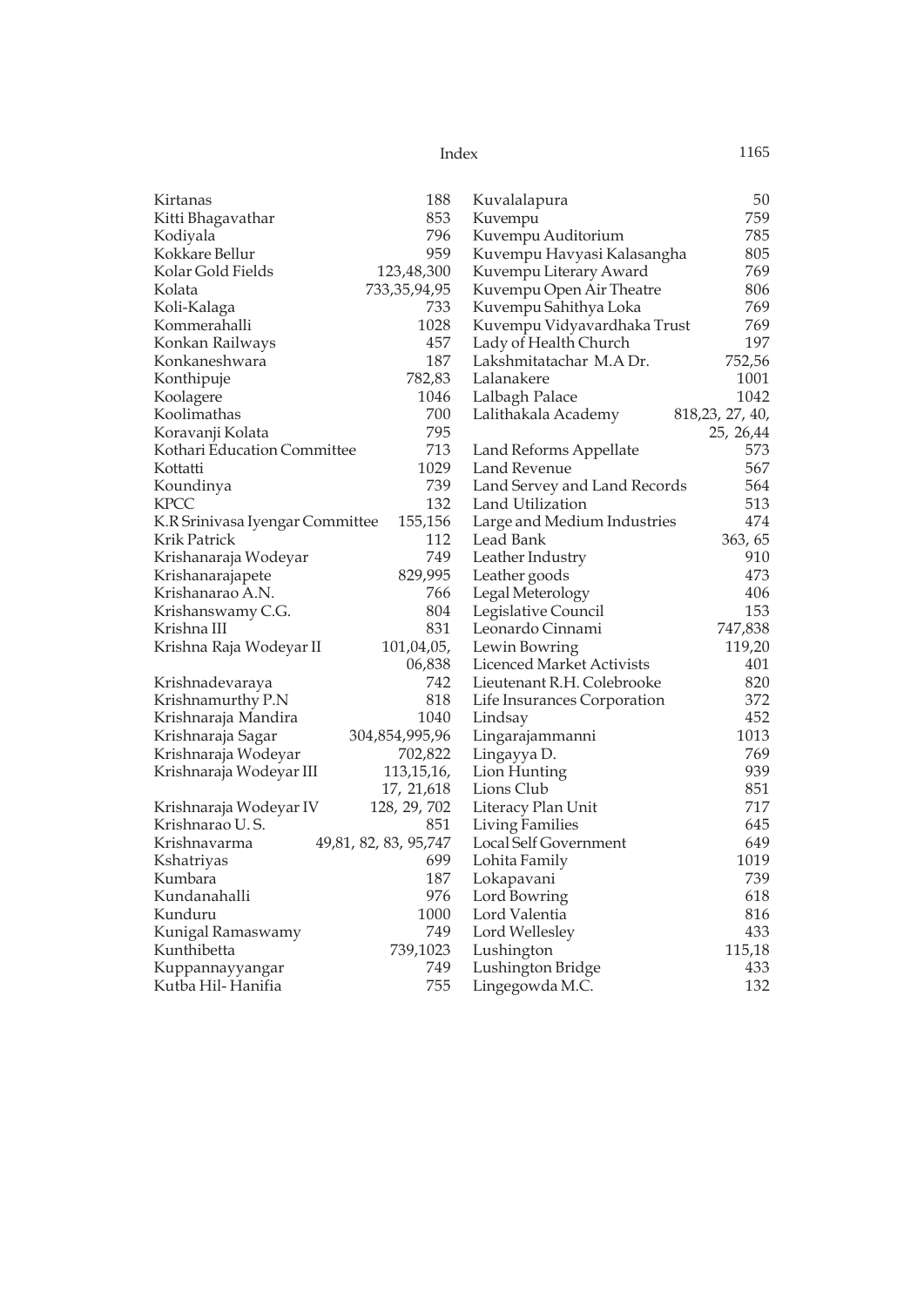| Machalaghatta             | 1001                  | Makavalli                                | 976       |
|---------------------------|-----------------------|------------------------------------------|-----------|
| Mackenzie Collections     | 113                   | Maktabas                                 | 700,12    |
| Madapura                  | 972                   | Malachi                                  | 188       |
| Madanayakanahalli         | 960                   | Malaguru                                 | 1028      |
| Madarasas                 | 712                   | Malangi                                  | 1039      |
| Maddur                    | 741,1002              | Malavalli                                | 1006      |
| Maddur Shamarao           | 798                   | Malavalli Subbanna                       | 796,54,55 |
| Madduramma                | 225,27                | Malea Mahadeswara                        | 848       |
| Made Gowda G.             | 728                   | Malikaufer                               | 63,73     |
| Madhava II                | 49                    | Mallaiah S.C                             | 132       |
| Madhava III               | 49                    | Mallana                                  | 836       |
| Madhavaradhya             | 742                   | Mallarasa                                | 745       |
| Madhavasharma             | 50                    | Malavalli Sundaramma                     | 800       |
| Madhavavarma              | 49                    | Mallayuddha                              | 732       |
| Madhwacharya              | 185-86                | Mallikarjuna                             | 79,90     |
| Madhyaranga               | 1032                  | Mallithamma                              | 835,36    |
| Madras Presidency         | 417                   | Malnutrition                             | 919       |
| Madras School of Art      | 824                   | Manchibeedu                              | 943       |
| Maduvinakodi              | 1005                  | Mandagere                                | 995       |
| Mahabharatha              | 700, 32, 68, 75, 823, | Mandaleswara                             | 186       |
|                           | 26,1032               | Mandavya                                 | 739       |
| Mahabhashya               | 749                   | Mandya                                   | 1007      |
| Mahadevapura              | 1006                  | Mandya Gayana Samaja                     | 848       |
| Mahajanas                 | 701                   | Mandya Institute of Medical Science 1088 |           |
| Mahanavami Mantapa        | 1041                  | Mandya Karnataka Sangha                  | 773,74    |
| Maharaja of Baroda        | 750                   | Mandya Natakakala Sadana                 | 802       |
| Maharaja of Kolkota       | 751                   | Mandya National Paper Mills              | 291       |
| Maharaja of Mysore        | 725,50,58             | Mandya Ramesh                            | 856       |
| Maharani College          | 848                   | Mandya Suddi                             | 812       |
| Mahasamatha Obeyanayaka   | 832                   | Mandya Sugar Factory                     | 608       |
| Mahathma Gandhi           | 774,1043              | Mandya Talkies                           | 857       |
| Mahathma Kabir            | 855                   | Mandya Varthegalu                        | 811       |
| Mahaveera Jayanthi        | 225                   | Mangalore                                | 90,107    |
| Mahavidwan Yathirajaswamy | 749                   | Mangalore Samachara                      | 806       |
| Maheshwara                | 185                   | Mani T.V.S.                              | 847       |
| Mahila Samaja             | 850                   | Manigasetty                              | 1026      |
| Mahishasura Mardini       | 855                   | Manimalini Nataka Company                | 798       |
| Mahouts                   | 819                   | Manipur                                  | 850       |
| Mail Runner               | 642                   | Manishankara Iyer                        | 850       |
| Mailara                   | 1023                  | Manoranjani Pathasala                    | 703       |
| Mailarapattana            | 1023                  | Mansur-e-Muhammad                        | 755       |
| Maj.Le. Mesurier          | 453                   | Mahadeva C.                              | 1036      |
| Major Bridges             | 436                   | Manteswamy                               | 939,1018  |
| Major District Roads      | 424                   | Manteswamy Kavya                         | 791       |
| Makara Sankranthi         | 224                   | Manteswamy Matha                         | 821       |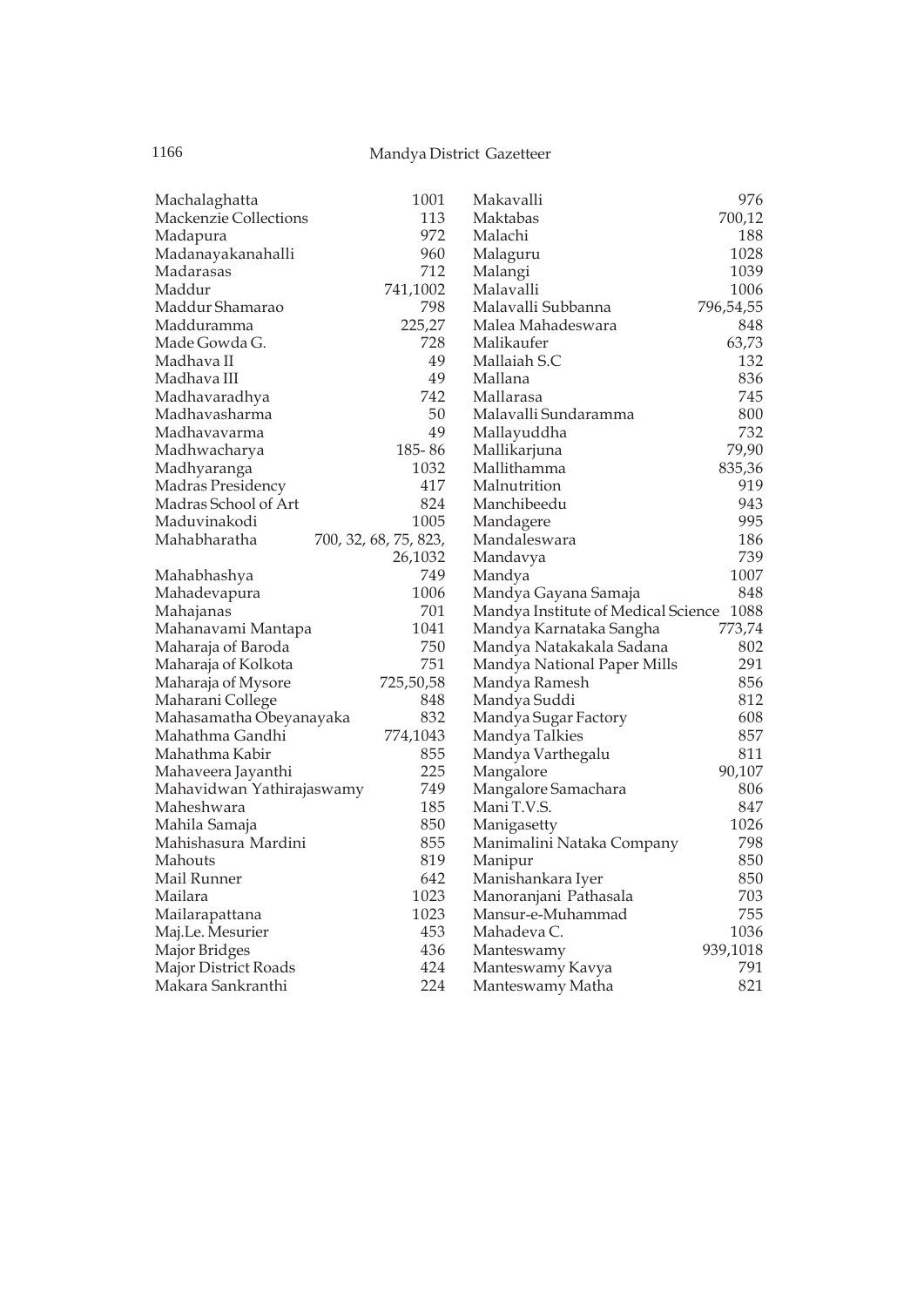| Index | 1167 |
|-------|------|
|       |      |

| Manvala Jeeyar Belathur                   | 752             | Mitravinda Govinda                           | 742        |
|-------------------------------------------|-----------------|----------------------------------------------|------------|
| Maradipura                                | 187             | Mixed Manure Production                      | 627        |
| Maragaalu Kunitha                         | 795             | Mudalapaya Yakshagana                        | 789,90     |
| Marasimha II                              | 831             | Model Chawki Rearing Centre                  | 340        |
| Marathas                                  | 99,818          | Model Residential Schools                    | 641        |
| Maravanahalli                             | 1034            | Modern Indian Artist                         | 756        |
| Marehalli                                 | 1009            | Modhuru                                      | 1016       |
| Margonahalli                              | 971             | Mohamada Ali                                 | 818        |
| Marikanive Plan                           | 123             | Mohammad Peer                                | 855        |
| Marikunitha                               | 734             | Mokshagundam Viswesvarayya                   | 784        |
| Mariyappa S.S.                            | 844             | Money Lenders                                | 355,59-60  |
| Mark Cubbon                               | 416             | Montague-Chelmsford Reforms                  | 130        |
| Marketing Co-operative Societies          | 379             | Motor Cycles                                 | 441        |
| Martin Alphanso D' Souza                  | 88              | Motor Vehicle Department                     | 439,40,585 |
| Maruleshwara                              | 187             | Motor Vehicles Taxes                         | 585        |
| Masood Khaji                              | 195             | Muddanacharya                                | 836        |
| <b>Mass Education Centres</b>             | 717             | Muddurajayya                                 | 92         |
| Mass Vaccination                          | 113             | Mudukutore                                   | 1035       |
| Master Hirannayya                         | 800             | Mughals                                      | 99         |
| Mathas                                    | 702,703         | Muharram                                     | 226,778    |
| Matriculation                             | 701             | Mulberry                                     | 109,340    |
| Mayor                                     | 766             | <b>Mulberry Seedlings</b>                    | 340        |
| Medical Education                         | 725             | Mulkattamma                                  | 225        |
| Medical Facility                          | 900             | Mumadi Krishnaraja Wodeyar 703,41,040,       |            |
| Medicinal Plants                          | 629             | 49, 78, 843, 15, 17, 18, 25, 1013, 014, 015, |            |
| Medicine                                  | 1088            | <b>Muncipal Councils</b>                     | 120,27,640 |
| Megalithic Culture                        | 1010            | Municipalities                               | 439        |
| Megha Kakkillaya                          | 851             | Murthy A.S.                                  | 824        |
| Mekhri G M                                | 143             | Murthy Rao A.N.<br>724,40,56,61,64, 86,857   |            |
| Mellahalli                                | 981             | Mushkara                                     | 50         |
| Melukote<br>72, 83, 86, 90, 103, 90, 227, |                 | Mushrooms                                    | 629        |
|                                           | 730,73,1011-016 | Musicians                                    | 129        |
| Melukote Kannada Sangha                   | 773             | Musilm Education                             | 700        |
| Messrs. John Taylor and Sons Co.,         | 301             | Muslim Architecture                          | 838        |
| Metropolitan Museum NewYork 835, 994      |                 | Muslim Urus                                  | 227        |
| Mid-Day Meals Programme                   | 641             | Muslims                                      | 838        |
| Military Roads                            | 415             | Muttettiraya                                 | 1017, 018  |
| Milk Products                             | 317,18          | Muttahatti                                   | 833,1017   |
| Milk Supply Societies                     | 388             | Mutthayya Bhagavathar                        | 845        |
| Miller Committee                          | 127             | Muzarai                                      | 120,556,56 |
| Mines and Geology                         | 123             | Mysore Bank (Lead Bank)                      | 365        |
| Minuguthare Nataka Mandali                | 799             | Mysore Chalo                                 | 150        |
| Mir Sadique                               | 818             | Mysore Chemicals and Fertilizers             | 473        |
| Mitra A.R. Dr.                            | 756             | Mysore Civil Service Examinations            | 123        |
| Mitramandali                              | 799             | Mysore Co-operative Act                      | 374        |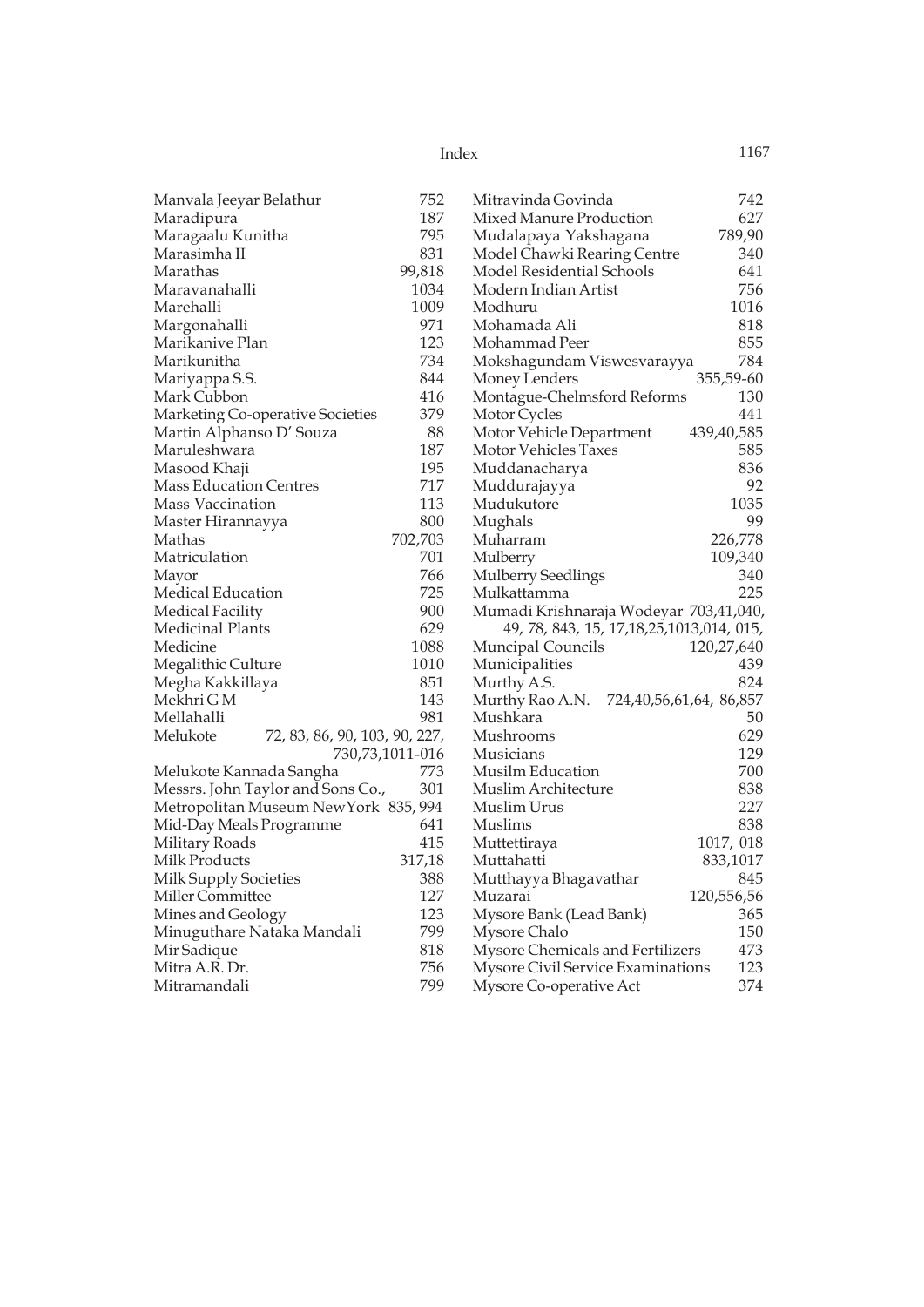| Mysore Grama Panchayat                           | 655            |
|--------------------------------------------------|----------------|
| Mysore Hobli Ashtagrama                          | 617            |
| Mysore Jail                                      | 611            |
| Mysore Local Scout Council                       | 726            |
| <b>Mysore Mallige</b>                            | 740            |
|                                                  |                |
| <b>Mysore Patrike</b>                            | 809            |
| Mysore Police Mannual                            | 607            |
| Mysore Police Act                                | 607            |
| Mysore Post                                      | 414,60         |
| Mysore Primary Education Act                     | 705            |
| Mysore Radio Station                             | 467            |
| Mysore Railway                                   | 454,56         |
| Mysore Representative Assembly                   | 123,152,       |
|                                                  | 53,54,55       |
| Mysore Revenue Manual                            | 564            |
| Mysore Sadashivaraya                             | 116            |
| Mysore Sugar Company                             | 291,809        |
| Mysore Tilak Association                         | 131            |
|                                                  |                |
| <b>Mysore University</b><br>728, 31, 57, 81, 83, |                |
| Mysore Vasudevacharya                            | 817,44         |
| 48,95, 96,700,78,<br>Mysore Wodeyar              |                |
|                                                  | 837,838        |
| NABARD                                           | 344, 384       |
| 98,335,1011,018,019,020<br>Nagamangala           |                |
| Nagamangala Chief                                | 98,1011,013,89 |
| Nagamangala Kannada Sangha                       | 805            |
| Nagamangala Karnataka Sangha                     | 774            |
| Meľukote Pravarthanasabha                        | 774            |
| Nagamangala Sthala                               | 103            |
| Nagar revolt                                     | 119            |
| Nagaraghatta                                     | 1023           |
| Nagaraja Rao M.S. Dr.                            | 756,68         |
| Nagarapanchami                                   | 222            |
| Nagari Script                                    | 742            |
|                                                  |                |
| Nagathihalli Chandrasekhar                       | 771,856        |
| Nage Gowda K.N.                                  | 728            |
| Nagegowda H.L<br>756,40,65,79,80                 |                |
| Nagpur Plan                                      | 419            |
| Narasimhaswamy K.A.                              | 848            |
| Naib Khilledar                                   | 606            |
| Najundaiah                                       | 724            |
| Najundaradhya                                    | 743,1026       |
| Nallur Harikesha                                 | 845            |
| Nalvadi Krishnaraja Wodeyar                      | 778,           |
|                                                  | 806, 39        |
|                                                  |                |

| Namadakatte                     | 190            |
|---------------------------------|----------------|
| Nambinarayana                   | 740            |
| Nandidhwaja Kunitha             | 734,43, 89, 95 |
| Nandidurga                      | 135            |
| Narasaraja                      | 744            |
| Narasimha I                     | 62,66          |
| Narasimha II                    | 63,69,80,830   |
| Narasimha III                   | 63,71          |
| Narasimha Iyengar Report        | 139            |
| Narasimha Jayanthi              | 222            |
| Narasimha Kshetra               | 833            |
| Narasimha Suri                  | 742            |
| Narasimhachar M.A.              | 845            |
| Narasimhachar Pu. Thi.          | 740            |
| Narasimhacharya R.              | 756,57         |
| Narasimhacharya S.G             | 750,56,58      |
| Narasimhaswamy K.S              | 740,62,85,857  |
| Narasingadeva                   | 76             |
| Narayana G.                     | 740,66,85      |
| Narayanadurga                   | 739,1032       |
| Narsimhacharya M.T.             | 750            |
| Nariman Committee               | 364            |
| Nasta Liq                       | 755            |
| Nataka Academy Awards           | 855            |
| Nataka Mandali                  | 796,99         |
| Nataraja Kalanikethana          | 850            |
| Nathapantha                     | 939            |
| National Awards                 | 840            |
| National Academy of Letters     | 762            |
| National Adult Education Act    | 716            |
| National Education Policy       | 708, 709       |
| National Health Programmes      | 860            |
| National Highways               | 343,420,632    |
| National Khadi Commission       | 332            |
| National Small Scale Industries | 344            |
| National Vegetable Oil          | 627            |
| Nationalisation                 | 362            |
| Native Medicines                | 858            |
| Natural Calamity                | 20,906         |
| Natural Language Process        | 731            |
| Natural Resources               | 472            |
| Natuvanga Vidwan                | 850            |
| Navanirmana                     | 813            |
| Navarathri                      | 223,26         |
| Navile                          | 975            |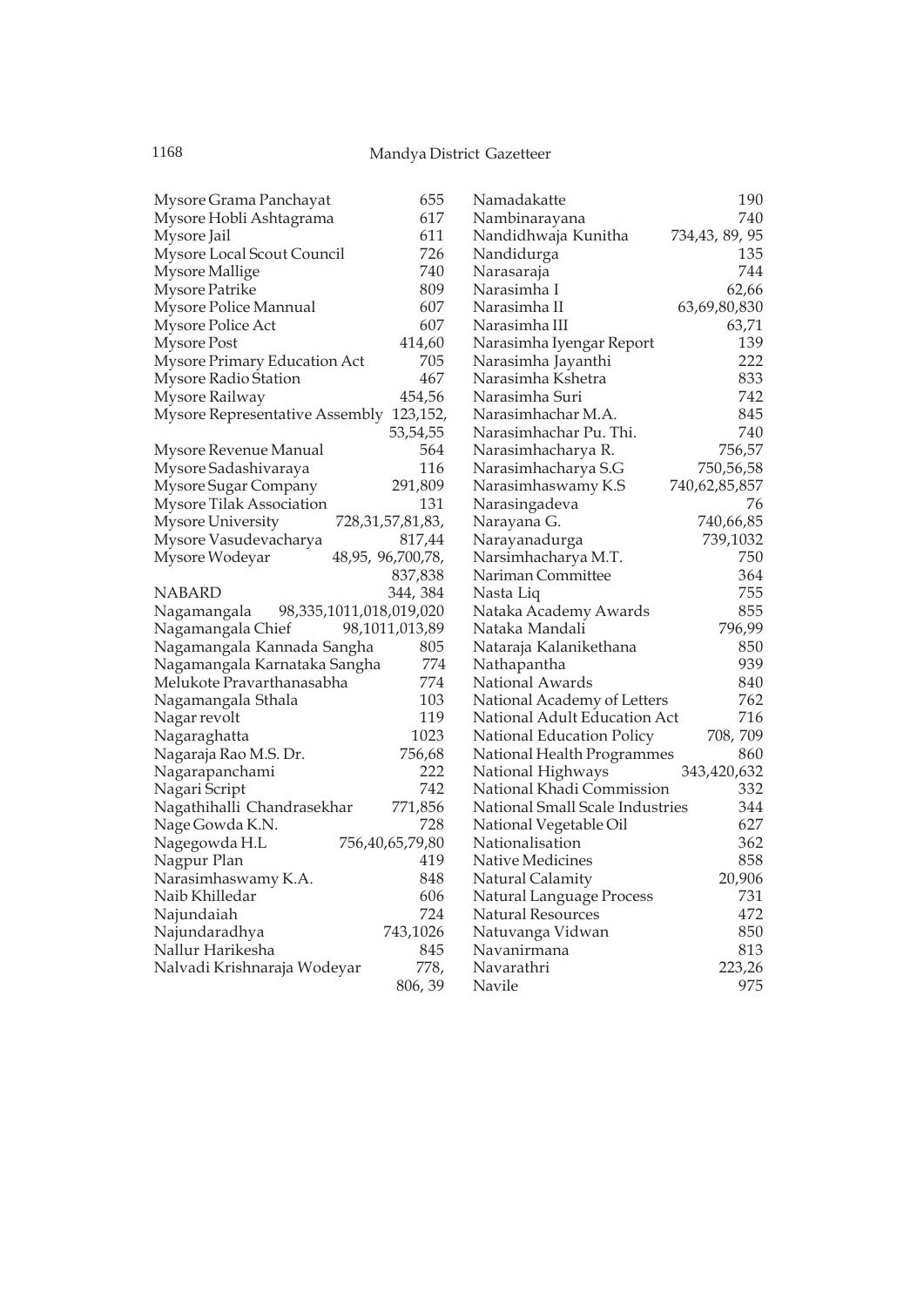| Index | 1169 |
|-------|------|
|       |      |

| Navya Style                   | 763,63,68,76   | Paddanna Prasasthi                   | 800       |
|-------------------------------|----------------|--------------------------------------|-----------|
| Nawab of Sira                 | 105            | Pagade                               | 733       |
| Nayanakshetra                 | 837            | Paishachi Language                   | 747       |
| Nagesharao                    | 798            | Palagrahara                          | 1022      |
| Neelagaras                    | 734,91,1018    | Palegars of Balam (Manjarabad)       | 115       |
| Neelam Sanjeeva Reddy         | 841            | Palermo                              | 747       |
| Neelamma Kadambi              | 847            | Pampa Award                          | 740       |
| Neeruganti                    | 605            | Panchalingeswara                     | 836       |
| Neluvige Shantaiah            | 188            | Panchayat Raj Act                    | 659       |
| New Stone Age                 | 1017,036       | Panchayat Raj Systems                | 657       |
| New Type Middle Schools       | 706            | Panchayat Roads                      | 428       |
| News Papers                   | 121, 130, 131  | Pandavapura                          | 362,1023  |
| News letters                  | 731            | Panini                               | 731,47    |
| Network Cable                 | 469            | Panjina Kunitha                      | 734,89,95 |
| <b>NIIT</b> Institute         | 711            | Papu Creations                       | 848       |
| Nimishamba Temple             | 1041           | Paraganas                            | 110       |
| Nirmala mata                  | 839            | Paramaprakasha Yogishwara            | 741       |
| Nirupada Chavadi              | 617            | Parameswaravarma                     | 50        |
| Nishyanka Malla               | 767            | Paramasivayya Jee.Sham               | 779,80    |
| Nizam Hyderabad               | 101,08,754,818 | Parson C.A.                          | 815       |
| Nodal Centre                  | 718            | Patrike J.B.                         | 812       |
| Nolamba Mahendra              | 828            | Parsi Theatre                        | 796       |
| Nolambaraja                   | 831            | Parswanatha Thrikuta Basadi          | 829,30    |
| Non-Co-operation Movement     | 135            | Parswanathapurana                    | 741       |
| Non-Credit Co-op Societies    | 375            | Parthasarathi Shathakam              | 751       |
| Nrisimha                      | 742            | Pattaladamma                         | 225       |
| Nrithya Saraswathi            | 841            | Peehalli                             | 782       |
| NSS                           | 716            | Peer Hazarath Syed Mardame           | 195       |
| Nuniz                         | 80             | People's Party                       | 155       |
| <b>Nurseries</b>              | 629            | People Representative Assembly       | 148,152   |
| Nursery School                | 705            | People Representative Council        | 132       |
| Nursing Home,                 | 625            | People's Alliance Party              | 155       |
| Nutritious Food Programme     | 632            | People's Education Society           | 725       |
| Odion Company Madras          | 845            | <b>Permanent Election Commission</b> | 661       |
| Oil Seeds Production Plan     | 627            | Persian Calligraphy                  | 755       |
| Okkaligara Patrike            | 807            | Persian Education                    | 712       |
| Old Age Homes                 | 633            | Persian language                     | 111       |
| Online and Internet Lotteries | 639            | Persian Records                      | 1043      |
| Ooty                          | 1042           | PES College (Mandya)                 | 782,802   |
| Oriental Drawings             | 820            | PES Engineering College              | 609       |
| Oriental Library              | 758            | Peshwa Baji Rao                      | 104       |
| Ornaments                     | 221            | Peacocks Sanctuary                   | 941       |
| Orphanages                    | 633            | Physical Training                    | 631       |
| P.V.R. Patrike                | 811            | Physical Education                   | 737       |
| Paschima Vahini               | 1043           | Placenames                           | 1090      |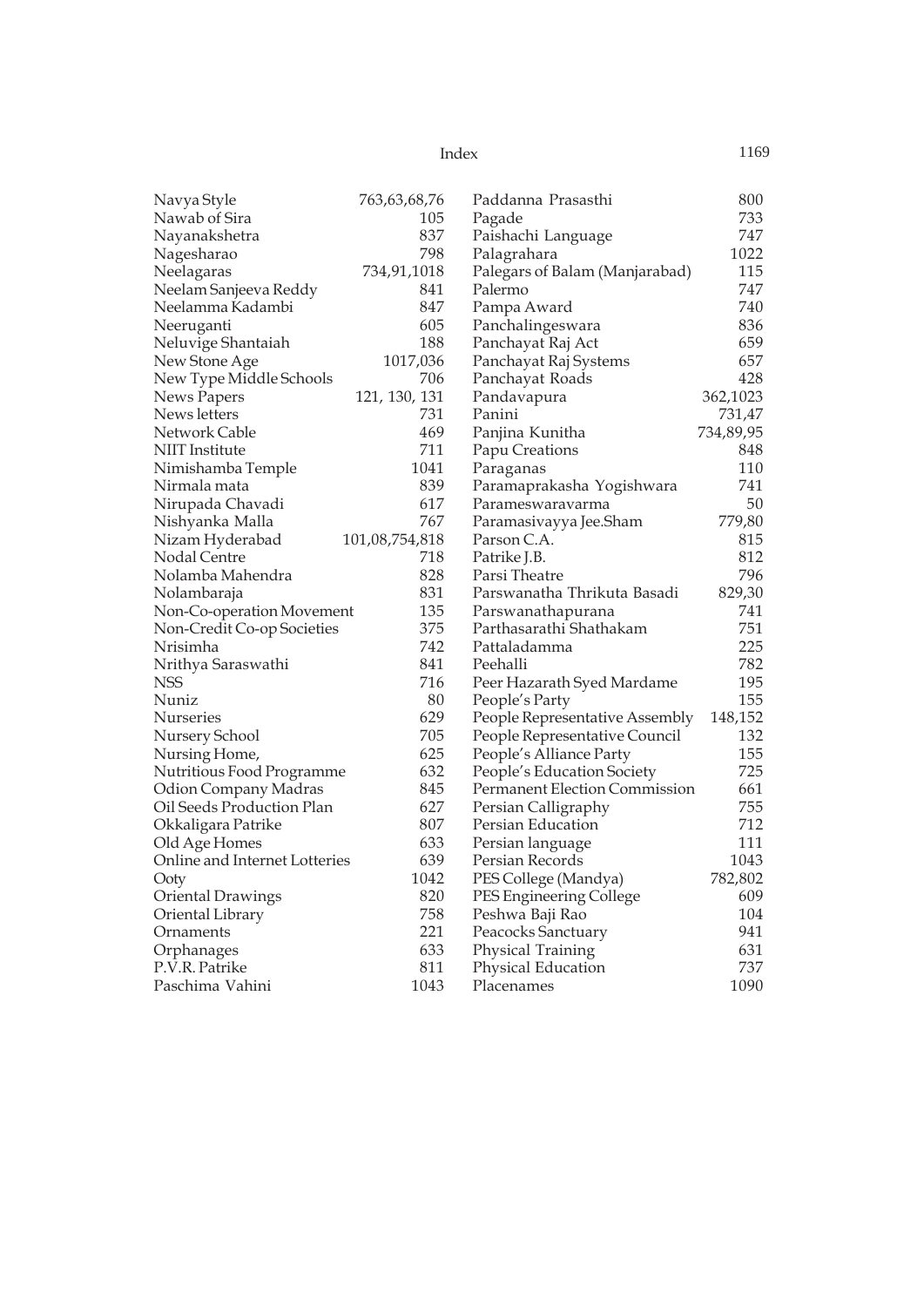| Plastic License              | 448                  | <b>Public Instruction</b>       | 700                       |
|------------------------------|----------------------|---------------------------------|---------------------------|
| Polaiyur                     | 817,18               | Public Libraries Act            | 732                       |
| Polaveera                    | 50                   | Public Library                  | 640                       |
| Police Department            | 120                  | Public Works Department         | 428,38                    |
| Police Manual                | 768                  | Puja Kunitha                    | 789                       |
| Police reports               | 149                  | Pujari Uppara Ramaiah           | 822                       |
| Polio Vaccination            | 889                  | Pujyapada                       | 50                        |
| Pommina Chavadi              | 617                  | Pulakeshi                       | 50                        |
| Pooja Kunitha                | 734,35               | Puradachari                     | 834                       |
| Poornaiah                    | 112,31,811,1039      | Puranas                         | 185,191                   |
| <b>Population Satistics</b>  | 6                    | Purandaradasa                   | 1040                      |
| Portuguese                   | 87,88                | Purnaiaha                       | 112,113                   |
| Post and Telegraph           | 120,466,63           | Puttappa K V                    | 151                       |
| Post Graduate Education      | 1088                 | Purohitha Thirunarayana         | 761                       |
| Post offices                 | 467                  | Purva Mimamsa and Sankhya       | 752                       |
| Postal route                 | 460, 61              | Pushpanjali                     | 808                       |
| Postal Services              | 459                  | Pusthka Vimarshe                | 811                       |
| Ports Department             | 459                  | Queen of Chittor                | 818                       |
| Power Corporation            | 474                  | Quit India Movement             | 148,49,55                 |
| Postal System                | 111,414              | Quran                           | 712,66                    |
| Postal Van Service           | 461                  | Qutab Shah                      | 88                        |
| Post-Graduates               | 508                  | Rabindra University at Calcutta | 782                       |
| Post-Matric                  | 718                  | Rachamalla                      | 828                       |
| Poultry                      | 910                  | Radha Thandaveswara             | 845                       |
| Pouravani                    | 810                  | Radio                           | 466                       |
| Poonacha C.M                 | 151                  | Ragale                          | 746                       |
| Poverty Eradication          | 906                  | Ragas                           | 845,851                   |
| Prajavani                    | 807,08,13            | Raghupathibhat                  | 825                       |
| Prajavarthe                  | 811                  | Ragi                            | 218,19                    |
| Prakash Kala Sangha          | 803                  | Railway line                    | 119, 20, 22, 23, 26, 343, |
| Pre-University Education     | 705,15,20            |                                 | 452                       |
| Pre-historic Culture         | 411,21               | Railway Stations                | 453, 55, 58               |
| Pre-Matric                   | 718                  | Rainfall                        | 28,30,33,34               |
| Prevention of Atrocities Act | 613                  | Raitha Sangha                   | 154                       |
| Prices Enquiry Committee     | 492                  | Raja Raja I                     | 1009                      |
| Primary Health Units         | 860,89               | Raja Rajavarma                  | 823                       |
| Primary Schools              | 708,840,626          | Raja School                     | 116                       |
| Princely State of Mysore     | 145,46,50            | Raja Wodeyar                    | 96,843,1039               |
| Private Buses                | 442,450              | Rajadhani Nataka Mandali        | 796,97                    |
| Prof KNV Sastry              | 132                  | Rajagopalachar K.               | 752                       |
| Professional Tax             | 577                  | Rajakumar                       | 855                       |
| <b>Protected Monuments</b>   | 471                  | Rajalakshmi Sanchari Nataka     | 805                       |
| Pu.Ti.Na                     | 50, 86, 48, 748, 857 | Mandali                         |                           |
| Public Enterprises           | 912                  | Rajamma of Melukote             | 776                       |
| Public Health Department     | 859                  | Rajapramukhs                    | 821                       |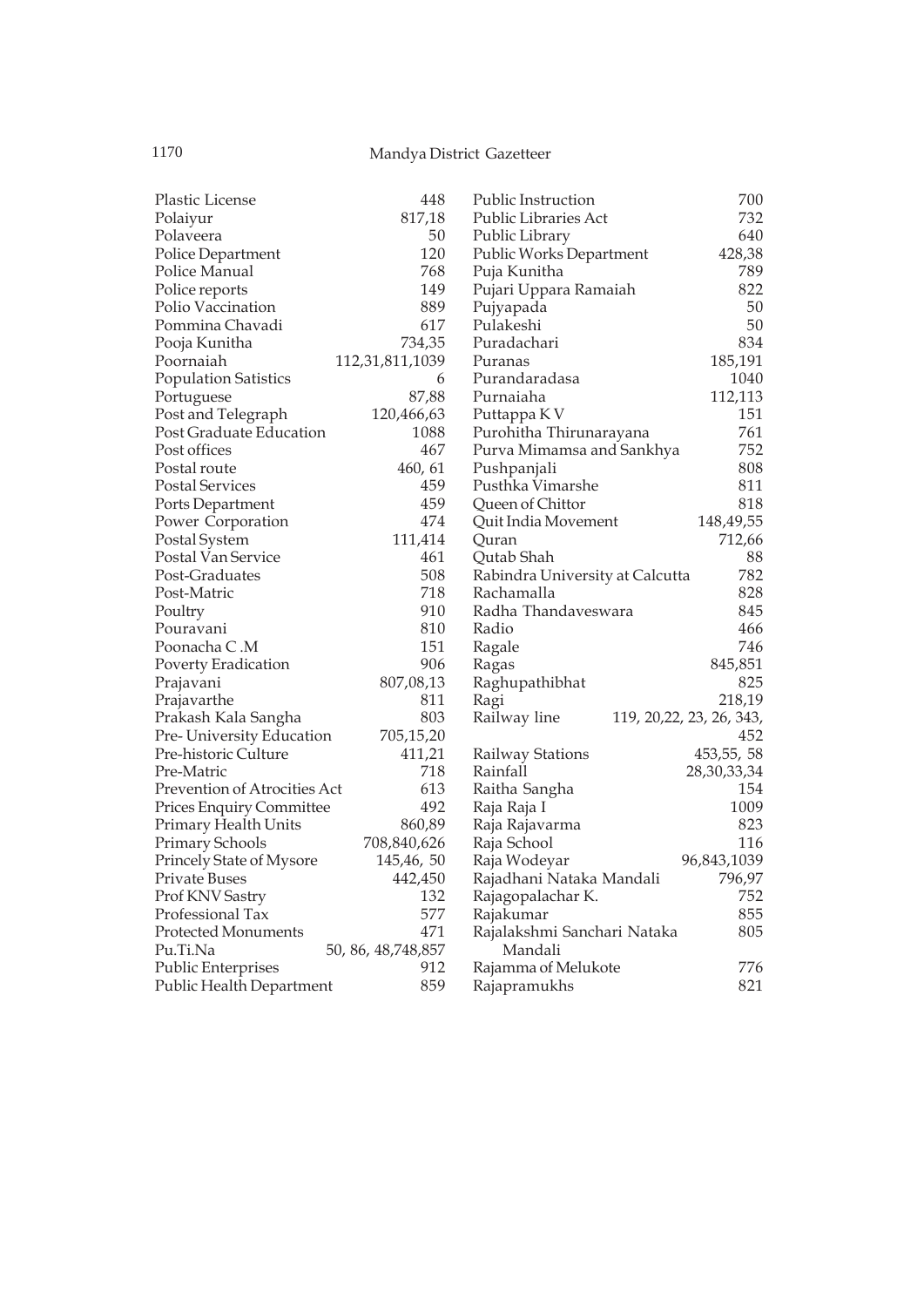| Rajarajachola                              | 829         | Ratha Saptami                            | 224            |
|--------------------------------------------|-------------|------------------------------------------|----------------|
| Rajasekhar P.K.                            | 783         | Rathnavali Theatrical Company            | 797, 98        |
| Rajegowda H.K.                             | 769,79      | Ration Cards                             | 402, 403       |
| Rajendrachola                              | 830         | Ravaleshwara                             | 939            |
| Raju Community                             | 820, 820    | Ravana                                   | 939            |
| Rajyothsava Prasasthi 768, 824, 51, 55, 71 |             | Ravaneswara                              | 833            |
| Rakkasagi                                  | 88,89       | Ravivarma                                | 823            |
| Rakkasagi-Tangadagi                        | 89          | Rayagopuras                              | 838            |
| Rakkasamma                                 | 992,1045    | RBI                                      | 382            |
| Ramachandra Sharma B.C.                    | 767         | Regional Rural Banks                     | 364            |
| Ramachandra Shastry H.                     | 799,854     | Regional Transport Office                | 440,585        |
| Ramachandranatha Swamy                     | 199         | <b>Registered Societies</b>              | 582, 83        |
| Ramamandira                                | 841         | Registras of Births and Deaths           | 862            |
| Ramamurthy M.                              | 766         | Reddy K.C.                               | 150, 151, 156  |
| Ramanatha                                  | 63,186      | <b>Regulated Markets</b>                 | 397            |
| Ramanjaneya                                | 796, 99     | Rehabilitated Sick Industries            | 625            |
| Ramanuja Ayyangar A.Ji                     | 806         | Rehabilitation<br>373, 555, 56, 633, 992 |                |
| Ramanuja Granthamale                       | 731         | Religious and Charitable Inams           | 556, 773       |
| Ramanujacharya 185,86,699,739,43,47,49,    |             | Religious Institutions                   | 773            |
| 54,700,946,89,1010,012, 016,020,           |             | Remission                                | 570            |
| Ramanujayyangar M.A.                       | 756,58      | Rendition                                | 606            |
| Ramarao Samethanahalli                     | 785         | Representative Council                   | 807            |
| Ramaswamy Mudaliar                         | 433         | Residential Schools                      | 719            |
| 732, 51, 90, 821, 1017, 1032<br>Ramayana   |             | Responsible Government                   | 130, 33, 34,   |
| Ramayanam Thirumalarya                     | 742,852     |                                          | 46, 48, 52, 55 |
| Ramayya P.                                 | 813         | <b>Rest Houses</b>                       | 470            |
| Rameshchandradatta                         | 757         | Retail Prices                            | 495            |
| Ramzaan                                    | 226         | Rev.E.W. Thompson                        | 817            |
| Ranadullakhan                              | 744         | Revenue Department                       | 563            |
| Ranga B.S.                                 | 855         | Revenue Inspectors                       | 553            |
| Rangacharlu C.                             | 121, 122    | Revenue Villages                         | 7              |
| Ranga Kunitha                              | 734,35      | <b>Revision Settlement</b>               | 560            |
| Ranga Nayaka                               | 838         | Rice B.L.                                | 700            |
| Rangamantapa                               | 767,802     | Robert Home                              | 820            |
| Rangambike                                 | 90,1011,013 | Rotary Club                              | 851            |
| Rama Navami                                | 222         | Royal Asiatic Society                    | 758            |
| Rangamudi                                  | 939         | Royal Court                              | 616            |
| Ranganathittu                              | 739,1024    | Rudrakavi                                | 743,767        |
| Rangaramanuja Bhashya                      | 754         | Rural Agricultural Works                 | 723            |
| Rangaraya I                                | 89          | Rural Education Institute                | 709            |
| Rangaswamy Ayyangar H.R.                   | 759,845     | Rural Handicraft Training Centre         | 721            |
| Ranna                                      | 786         | Rural Indebtedness                       | 357            |
| Rashtrakuta Karka                          | 828         | Rural Library Plan                       | 732            |
| Rashtrakutas                               | 828,31      | Rural Roads                              | 425            |
| Rasi Chakra Stone                          | 1029        | Rural Sports Meet                        | 634            |
|                                            |             |                                          |                |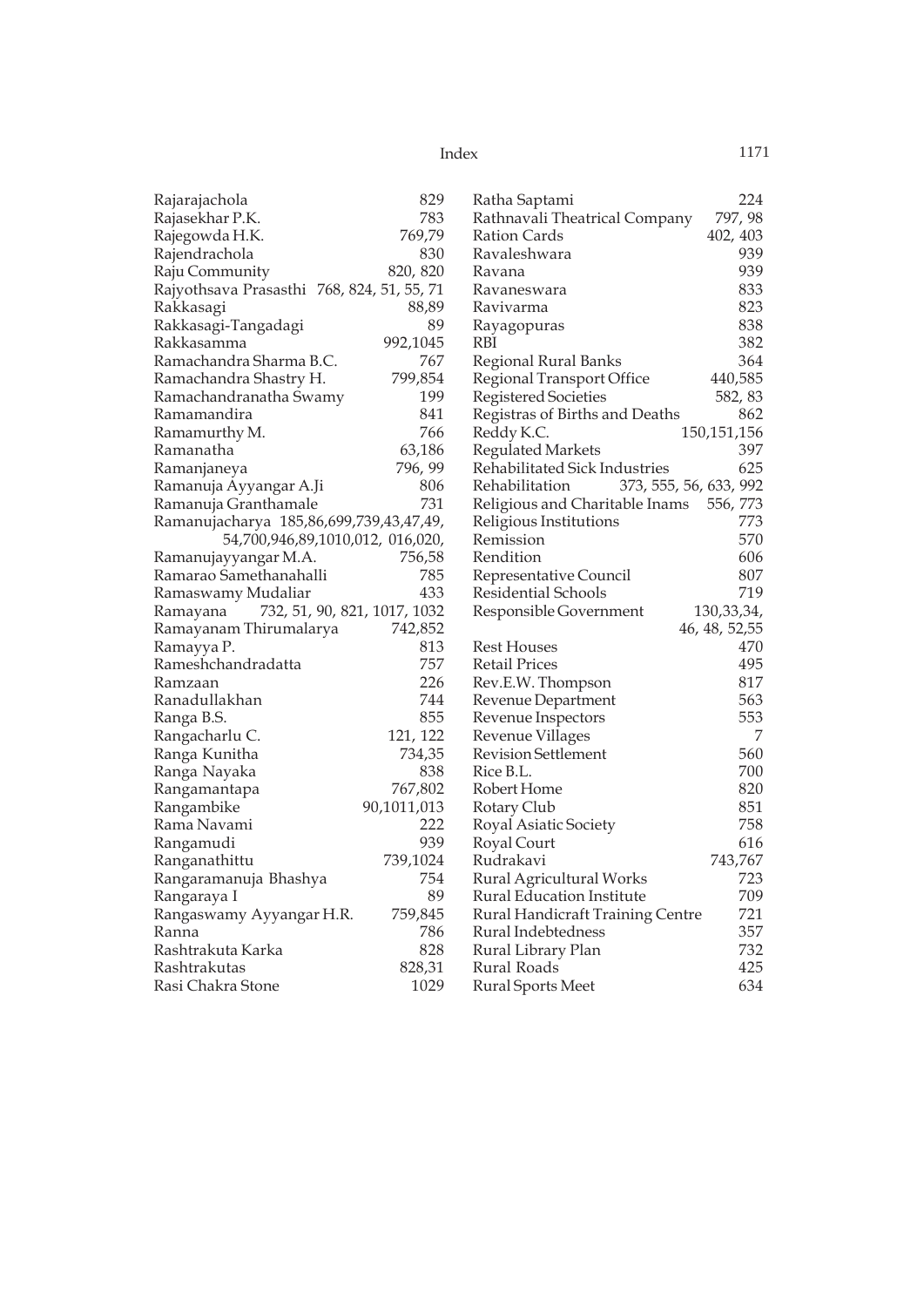| <b>Ryots Assembly</b>            | 140          | Scented Plants                 | 629                  |
|----------------------------------|--------------|--------------------------------|----------------------|
| Rytha jyothi                     | 811          | Scheduled Castes               | 639                  |
| Sabaramathi Ashrama              | 135          | Scheduled Tribes               | 639                  |
| Sagara Lineage                   | 741          | School of Sculpting            | 840                  |
| Sakkareya Sime                   | 829          | Scouts                         | 726                  |
| Salar Jung                       | 839          | Seal Committee                 | 127                  |
| Sales Tax                        | 575          | Second Anglo-Mysore War        | 106                  |
| Sales Tax Exemptions             | 626          | Second Revision Settlement     | 561                  |
| Salt Sathyagraha                 | 141          | Secondary Education Committe   | 713                  |
| Samaldas Mehatha Committee       | 375          | Self Employment                | 910                  |
| Sammukhada Chavadi               | 617          | Self Help Groups               | 384                  |
| Sampathkumar Ramanuja            | 750          | Self-immolation                | 939                  |
| Samrajya Lakshmi Nataka Sabha    | 796          | Selvapille A.L.                | 806                  |
| Samskrutha Samshodhana Samsthe   | 731          | Senior Scouts                  | 726                  |
| Samudaya Samskruthika Sanghatane | 805          | Service Co-operative Societies | 377,                 |
| Samyojane                        | 841          |                                | 79,81                |
| Sanaba                           | 992          | Service Mentallity             | 934                  |
| Sanchi Honnamma                  | 775,852      | Seshacharya A.N.               | 796,98               |
| Sangama                          | 1018,43      | Seshadri Iyer K.               | 122                  |
| Sangameshwara                    | 227          | Sreepurusha                    | 50                   |
| Sangana Basavaiah                | 187          | Seshadripuram Ramothsava       | 846                  |
| Sangathya                        | 743          | Seshagirirao H.                | 852                  |
| Sangeeta Nataka Academy          | 799,846,50   | Seshakamala Kalamandali        | 796                  |
| Sanitary Commissioner            | 859          | Seshakamala Nataka Company     | 797                  |
| Sankranthamma                    | 224          | Sevunas                        | 1047                 |
| Sankranthi                       | 191          | Shab-e-barath                  | 226                  |
| Sanskrit College, Melukote       | 703,19,50,48 | Shadaksharadeva                | 939                  |
| Sanskrit Research Academy        | 1016         | Shahar Ganjam                  | 1041                 |
| Sanskrit Research Institute      | 752          | Sharana Literature             | 771                  |
| Sante Bachahalli                 | 699,1028     | Shahji                         | 98                   |
| Saphai Karmacharies              | 911          | Shakti Vishistadwaitha         | 185                  |
| Sapthamatrikas                   | 833,37       | Shalyada Krishnaraja           | 748                  |
| Saraguru                         | 833          | Shankara Jayanthi              | 222                  |
| Sardar Kantharaja                | 127          | Shankaracharya                 | 185, 86, 87, 222     |
| Saree Weaving                    | 473          | Shankaragowda K.V.             | 708, 09, 15, 40, 65, |
| Sarvodaya Nataka Mandali         | 799          |                                | 802, 04, 06, 09, 56  |
| Sasalu                           | 1026         | Shanthala Nritya Mandira       | 847                  |
| Sastry H.R.                      | 798          | Shanthinatha Basadi            | 835                  |
| Satanuru                         | 1027         | Shanubhogha                    | 191                  |
| Sathyagraha Soudha               | 147,839      | Shanubhog Venkataramanayya     | 746                  |
| Sathyavakya permanadi            | 831          | Sharada Nataka Mandali         | 800                  |
| Saunders C.B                     | 119,20       | Sharma T.T.                    | 785                  |
| Savadatti Yallamma               | 793          | Shathavahanas                  | 556                  |
| Savanappanabetta                 | 833          | Sheelanere                     | 1029                 |
| Scarlet T.                       | 823          | Sheristadar                    | 554                  |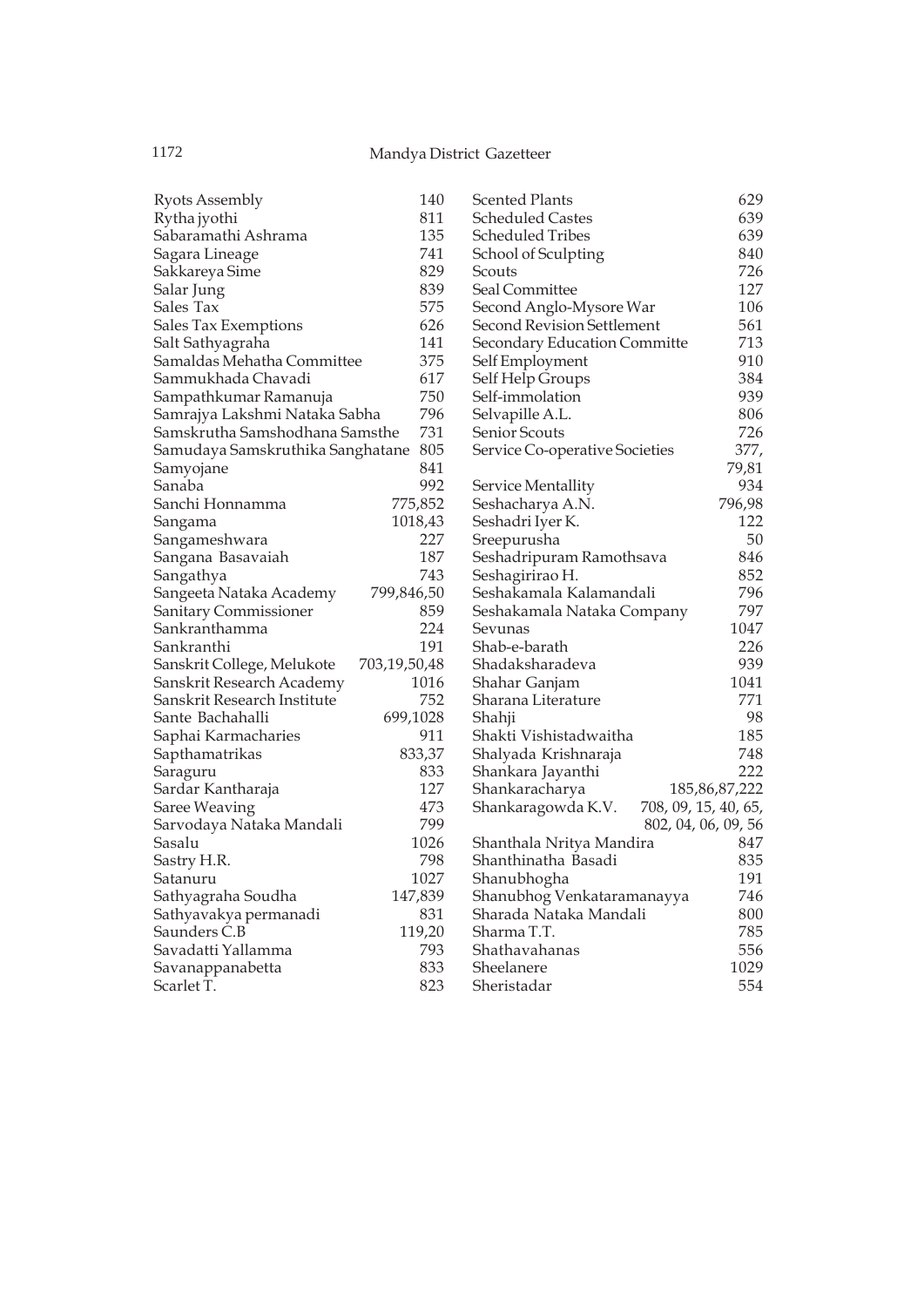| Index | 1173 |
|-------|------|
|       |      |

| Sheshadri Iyer K.                | 300,1031                | Social Welfare Department                 | 718                     |
|----------------------------------|-------------------------|-------------------------------------------|-------------------------|
| Shilpakala Academy               | 841                     | Social Welfare Office                     | 718                     |
| Shilpakala Prathishtana          | 840                     | Sollapur                                  | 760                     |
| Shivamara                        | 50                      | Somaiah Nayaka                            | 194                     |
| Shimsha                          | 739                     | Somana Kunitha                            | 734                     |
| Shimshapura                      | 1030                    | Somanahalli                               | 1005,034                |
| Shilpakala Sahodarara Sangha     | 841                     | Somanahalli Koppalu                       | 1035                    |
| Shishya Parampare (Ramanuja)     | 190                     | Sonnalige Ramaiah                         | 187                     |
| Shiva Samudra                    | 293                     | Sooranahalli                              | 957                     |
| Shivaji                          | 99,760,74               | Soviet Union                              | 825                     |
| Shivalli Kempegowda              | 774,75                  | Special Component Plan                    | 627,35                  |
| Shivamarasimha                   | 186                     | <b>Sports Hostel</b>                      | 738                     |
| Shivasamudra                     | 123, 95, 433, 517, 1031 | Sravanabelagola                           | 749                     |
| Shivamurthy Sastry B.            | 746                     | Sree Purusha                              | 193                     |
| Shivappa Nayaka                  | 97                      | Sreevatsa                                 | 191                     |
| Shivapura Sathyagraha            | 141,42,47               | Sri Adichunchangiri Kshetra               | 784                     |
| Shivapuris                       | 701                     | Sri B.M. Pratishtana                      | 760                     |
| Shivarama Karantha               | 819                     | Sri Ramanujacharya                        | 702,30                  |
| Shobhana Shathaka                | 845                     | Sri Triunarayana Temple                   | 703                     |
| Shradda                          | 216                     | Sri Vaishnava                             | 1010                    |
| Shreerangapattana                | 1035                    | Sri Vijayalakshmi Natakasabha             | 796                     |
| Shreevaishnava                   | 1039                    | Sribhashya                                | 743,54                  |
| Shringaramma                     | 775                     | Srikantaiah B.M.                          | 756                     |
| Siddalingaiah T.                 | 142, 145, 146           | Srikanteshagowda M.L                      | 740, 56, 96, 813,       |
| Siddaraghatta                    | 1032                    | Srikanteswara temple Najanagud            | 137                     |
| Siddaraju                        | 114                     | Srimathi Yaggammal                        | 752                     |
| Sidi Fire Walking                | 227                     | Srinivasa Agrahara                        | 702                     |
| Singararya                       | 745,48,85               | Srinivasa Ayyangarya M.S                  | 751                     |
| Silk Cocoons Yield               | 342                     | Srinivasa Iyengar V.                      | 845                     |
| Silk fabrics                     | 473                     | Srinivasa Pa.Sha.                         | 773                     |
| Sime Kandacharada Chavadi        | 617                     | Srinivasamurthy M.R. 756, 60, 86, 96, 857 |                         |
| Simha H.L.N                      | 796,98,854,55,          | Srinivasayya Ho.                          | 813                     |
| Sindaghatta                      | 833, 38, 1032, 033      | Sriranga III                              | 99                      |
| Singanna                         | 90                      | Srirangam                                 | 189                     |
| Singaramma (Sridevi)             | 776                     | Srirangapattana                           | 97, 108, 186, 355, 361, |
| Singararya                       | 785                     |                                           | 433, 776, 785, 833, 834 |
| Sir M.V. Stadium                 | 738                     | Srirangapura                              | 956                     |
| Sir Mark Cubbon                  | 118                     | Srirangaraya                              | 355                     |
| Sir Mirza Ismail                 | 124, 27-29, 33, 139,    | Srivaishanvism                            | 739,743,45,821          |
|                                  | 418,54, 24,28, 29,54    | St. John Baptist's Church                 | 197                     |
| Sir Walter Scott                 | 755,65,618              | St. Joseph's Church                       | 197                     |
| Sitapura                         | 90                      | St. Joseph's Institute                    | 709                     |
| <b>Skilled Labourers</b>         | 504                     | St. Mary's Church                         | 227                     |
| Small Paper Editors' Association | 811                     | Standard Rate                             | 562                     |
| Small-Scale Industries           | 474                     |                                           |                         |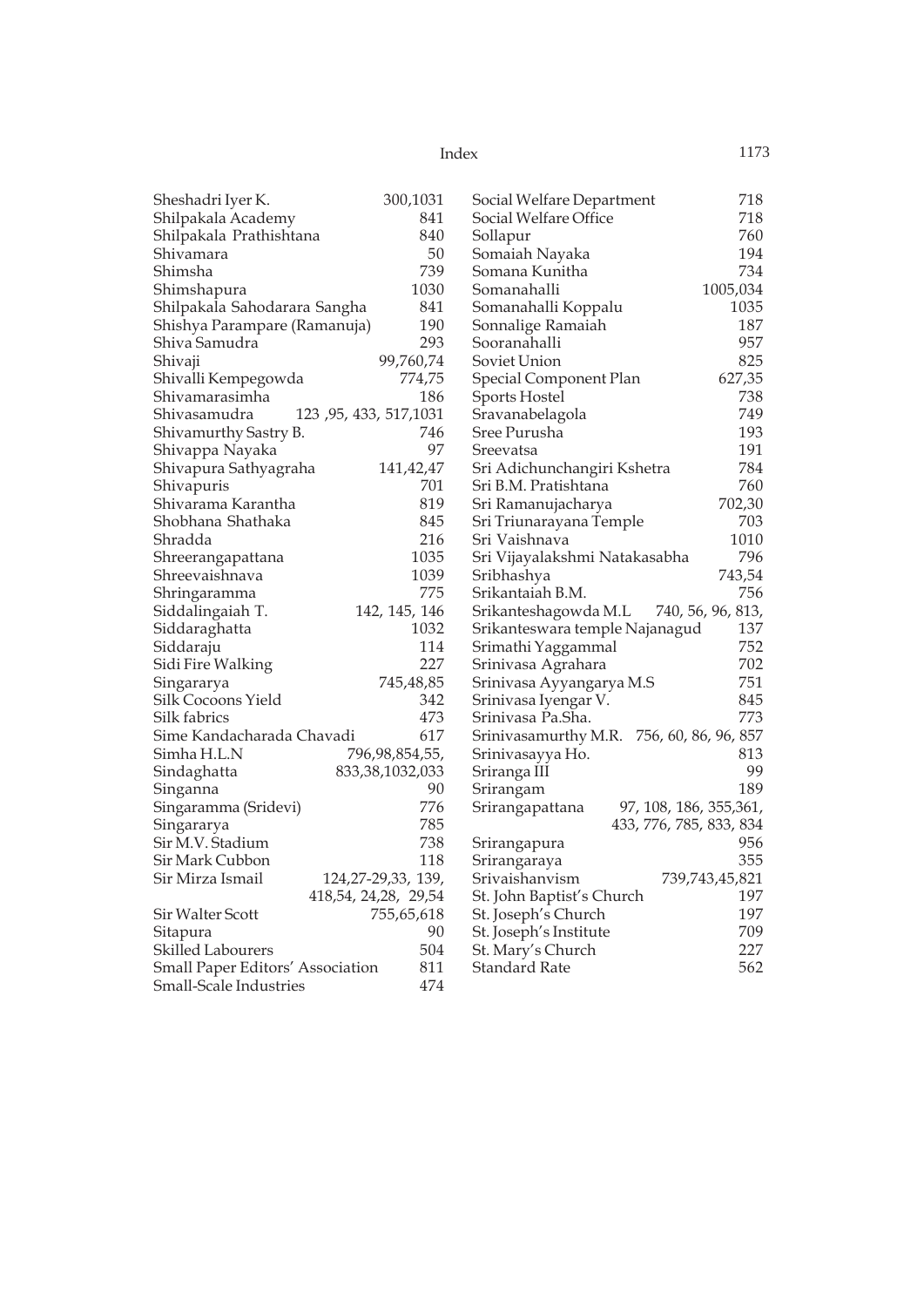| State Archaeological Department 42, 471,      |                     | Telegraph Offices                         | 464                  |
|-----------------------------------------------|---------------------|-------------------------------------------|----------------------|
|                                               | 1033                | Telephones                                | 466,67               |
| <b>State Cricket Association</b>              | 737                 | Telephone Exchange                        | 465,66,67            |
| State Exchequer                               | 585                 | Telephone facility                        | 464                  |
| <b>State Finance Commission</b>               | 692                 | Temples and Charitable Trusts             | 120                  |
| State Highways                                | 422,423             | <b>Tenants Ceiling</b>                    | 571                  |
| <b>State Reorganization Commission</b>        | 152                 | Tengina Ghatta                            | 994                  |
| State Sahithya Academy                        | 762                 | Tennis                                    | 736                  |
| <b>State Sector Programmes</b>                | 627                 | Thalavara                                 | 605,05,06            |
| <b>Sterilisation Operations</b>               | 890                 | Thandaveswara                             | 186,848              |
| Sub Markets                                   | 399                 | Thandaveswara Vidyamandira                |                      |
| Subbamma B.N.                                 | 776                 |                                           | 50, 848              |
| Subbarao A.N.                                 | 48,60,86,96,740,824 | Theppotsava                               | 227                  |
| Subbarao N.S.                                 | 757                 | The Hindu                                 | 813                  |
| Subbayya Naidu                                | 854                 | Thimmakavi                                | 740,45               |
| Sugar Factory                                 | 361                 | Thimmanna Dandanayaka                     | 1011,013,            |
| Sugarcane                                     | 109,377             |                                           | 019                  |
| Sujana                                        | 762,88              | Thippeswamy P.R.                          | 827                  |
| Sulphuric Acid Plant                          | 320                 | Thiruannu                                 | 190,1011             |
| Sultanpet Ganapathi Disturbances              | 128                 | Thirumaladeva                             | 1038                 |
| <b>Summer Training Camps</b>                  | 634                 | Thirumalaiyyangarya                       | 748                  |
| Sunandamma                                    | 145                 | Thirumalaraya                             | 740,44,45,48,843,852 |
| Sunka Tonnur                                  | 992,1044            | <b>Thirumale Sisters</b>                  | 845                  |
| Sunkada Chavady                               | 617                 | Thirunarayana                             | 773                  |
| Supreme Court                                 | 609                 | Thodayada Chavadi                         | 617                  |
| Survey and Settlement                         | 565                 | Thogalu Bombeyata                         | 789                  |
| Suthrada Bombeyata                            | 734,89,91,          | Tholasi Ramadasa                          | 793                  |
| Swami Vivekananda                             | 740,807             | Thomas Inmen                              | 1036                 |
|                                               | 827                 | Thorekadanahalli                          | 341                  |
| Swamy S.N.                                    | 765                 | Thulasi Habba                             | 223                  |
| Swamy Shivananda<br>Swasthisri Devendrakirthi | 770                 |                                           | 833.961              |
|                                               | 742                 | Thyluru                                   | 771                  |
| Swayambhu Sabhapathi                          |                     | Thyluru Venkatakrishna                    |                      |
| Swayambhu Vyjanathadev                        | 741                 | 95,106, 08, 12, 339,558, 712, 54,<br>Tipu |                      |
| Takkavi Loans                                 | 111                 | 55, 56, 78, 79, 815, 22, 38,              |                      |
| Talagawadi                                    | 348                 | 39, 43, 58, 1014, 037, 038                |                      |
| Talakadu                                      | 1035,039            | Tipu's Library                            | 712                  |
| Taluk Board High school                       | 724                 | Tippuru                                   | 1045                 |
| Taluk Development Board                       | 428                 | Tiruganemadu                              | 1018                 |
| Taluk-Wise Post Offices                       | 461                 | Tirupathi                                 | 702, 47              |
| Tangadagi                                     | 88,89               | Tiruvaimoli                               | 731                  |
| Tanjavur                                      | 818,45              | <b>Tobacco Curing Unit</b>                | 294,473              |
| Tathaiah                                      | 131                 | Togalu Gombeyata                          | 734                  |
| <b>Technical Education</b>                    | 723                 | Tolasi                                    | 1027                 |
| Telegraph                                     | 463,467             | <b>Toll Gates</b>                         | 439                  |
| Telegraph lines                               | 119                 | Tonnuru                                   | 64,69,72             |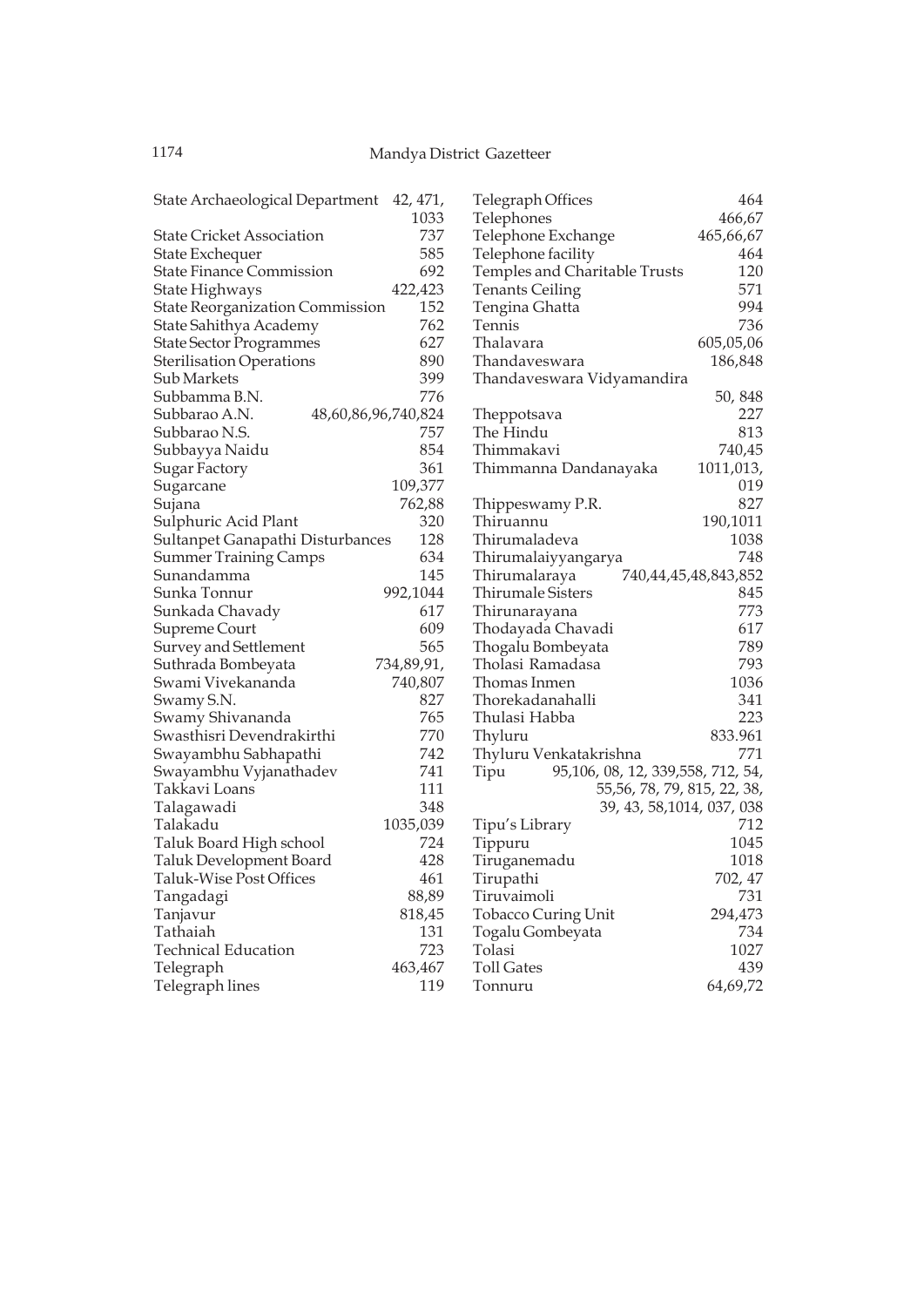| 1175 |
|------|
|      |

| Toppe Okuli<br>Torave Ramayana<br>775<br>Valmiki's Ramayana<br>860<br>Town Municipalities<br>Valmiki Gamaka Parishath<br>436<br>Traffic Census<br>Varadaraja or Allalanatha<br>439<br>Varahanatha Kallahalli<br><b>Transport Department</b> | 764<br>852<br>833<br>1047<br>844<br>608<br>828 |
|---------------------------------------------------------------------------------------------------------------------------------------------------------------------------------------------------------------------------------------------|------------------------------------------------|
|                                                                                                                                                                                                                                             |                                                |
|                                                                                                                                                                                                                                             |                                                |
|                                                                                                                                                                                                                                             |                                                |
|                                                                                                                                                                                                                                             |                                                |
| 572<br>Tribunal<br>Varanasi                                                                                                                                                                                                                 |                                                |
| Trikuta<br>830,1033<br>Varuna Canal Agitation                                                                                                                                                                                               |                                                |
| <b>Trinity Church</b><br>1042<br>Vasthu                                                                                                                                                                                                     |                                                |
| 763,76,857<br>Veda Vadantha Bodhini<br>Triveni                                                                                                                                                                                              | 730                                            |
| Tuluva<br>81<br>Vedangas                                                                                                                                                                                                                    | 701,54                                         |
| Tyagaraja<br>1040<br>Vedantha<br>754,52,43,64,                                                                                                                                                                                              |                                                |
| Udaiyavar Niyamappadi<br>1016<br>Vedanthasamgraha                                                                                                                                                                                           | 754                                            |
| Udaya Prakashana<br>808<br>Vedanthasara                                                                                                                                                                                                     | 743                                            |
| Udaya Srinivasarao<br>808<br>185,701,54<br>Vedas                                                                                                                                                                                            |                                                |
| 187<br>Udbhata<br>Vedic Education<br>699,700                                                                                                                                                                                                |                                                |
| 701<br>Udbhava Narasimhapura<br>Vedanthasutra                                                                                                                                                                                               | 743                                            |
| 191,733<br>Ugadi<br>Vedavedanta Bodhini                                                                                                                                                                                                     | 703                                            |
| Umbali<br>605<br>Veena Shekhar                                                                                                                                                                                                              | 819                                            |
| Ummattur<br>94,95<br>Veena Venkatasubbayya                                                                                                                                                                                                  | 843                                            |
| 93,94<br><b>Ummattur Palegars</b><br>Veena Vitthala Narasayya                                                                                                                                                                               | 843                                            |
| 640<br>Un-aided Primary Schools<br>Veera Bukkanna Wodeya                                                                                                                                                                                    | 75                                             |
| 858<br>Unani system<br>Veera Narasimha                                                                                                                                                                                                      | 72,81                                          |
| <b>UNICEF</b><br>767<br>Veera Prathaparaya                                                                                                                                                                                                  | 830                                            |
| <b>Unification Movement</b><br>151,52<br>Veera Someshwara                                                                                                                                                                                   | 69                                             |
| 129<br>1021,029<br>Veerabhadra<br>University of Mysore                                                                                                                                                                                      |                                                |
| 612<br>Untouchability Act<br>Veeragase                                                                                                                                                                                                      | 734                                            |
| Untouchability Eradication Programme 906<br>Veerakavya                                                                                                                                                                                      | 744                                            |
| 185,752,54<br>Upanishads<br>Veerakesari Seetaramasastry                                                                                                                                                                                     | 760, 66,                                       |
| 217<br>Uppara                                                                                                                                                                                                                               | 807-08                                         |
| 389<br>Urban Co-operative Banks<br>Veerambudiyuru                                                                                                                                                                                           | 1021                                           |
| Urdu<br>778<br>Veeranna Gowda HK<br>139,40,41,42,                                                                                                                                                                                           |                                                |
| Urdu Moulvis<br>778<br>43,51,761,86,807                                                                                                                                                                                                     |                                                |
| Urdu Education<br>700<br>Veeranacharya                                                                                                                                                                                                      | 836                                            |
| Urus<br>195,228<br>Veeravarma                                                                                                                                                                                                               | 49                                             |
| Usha Mythili<br>846<br>Vegetables-dishes Fruits                                                                                                                                                                                             | 629                                            |
| 194<br>Vehicles registered<br>Uttunga Chaityalaya<br>440, 42, 44, 45, 45                                                                                                                                                                    |                                                |
| Uyyale Kolata<br>733, 34<br>Vehicular Survey                                                                                                                                                                                                | 436                                            |
| Uyyale mantapa<br>1021<br>Venkatayya G.                                                                                                                                                                                                     | 740                                            |
| Vaccination Programme<br>859<br>Venkamathya                                                                                                                                                                                                 | 748                                            |
| Vachanas<br>743,65,70<br>740,57,84<br>Venkatrasubbaiah G.                                                                                                                                                                                   |                                                |
| Vaddakatha<br>49<br>Venkatachala G.                                                                                                                                                                                                         | 853                                            |
| 1004<br>756, 757<br>Vaidyanathapura<br>Venkatacharya B.                                                                                                                                                                                     |                                                |
| Vairamudi<br>939,1013<br>Venkatalakashamma                                                                                                                                                                                                  | 848                                            |
| Vaishnava<br>822<br>Venkatappa                                                                                                                                                                                                              | 826                                            |
| 699<br>Vaishyas<br>Venkataram U.S.                                                                                                                                                                                                          | 827                                            |